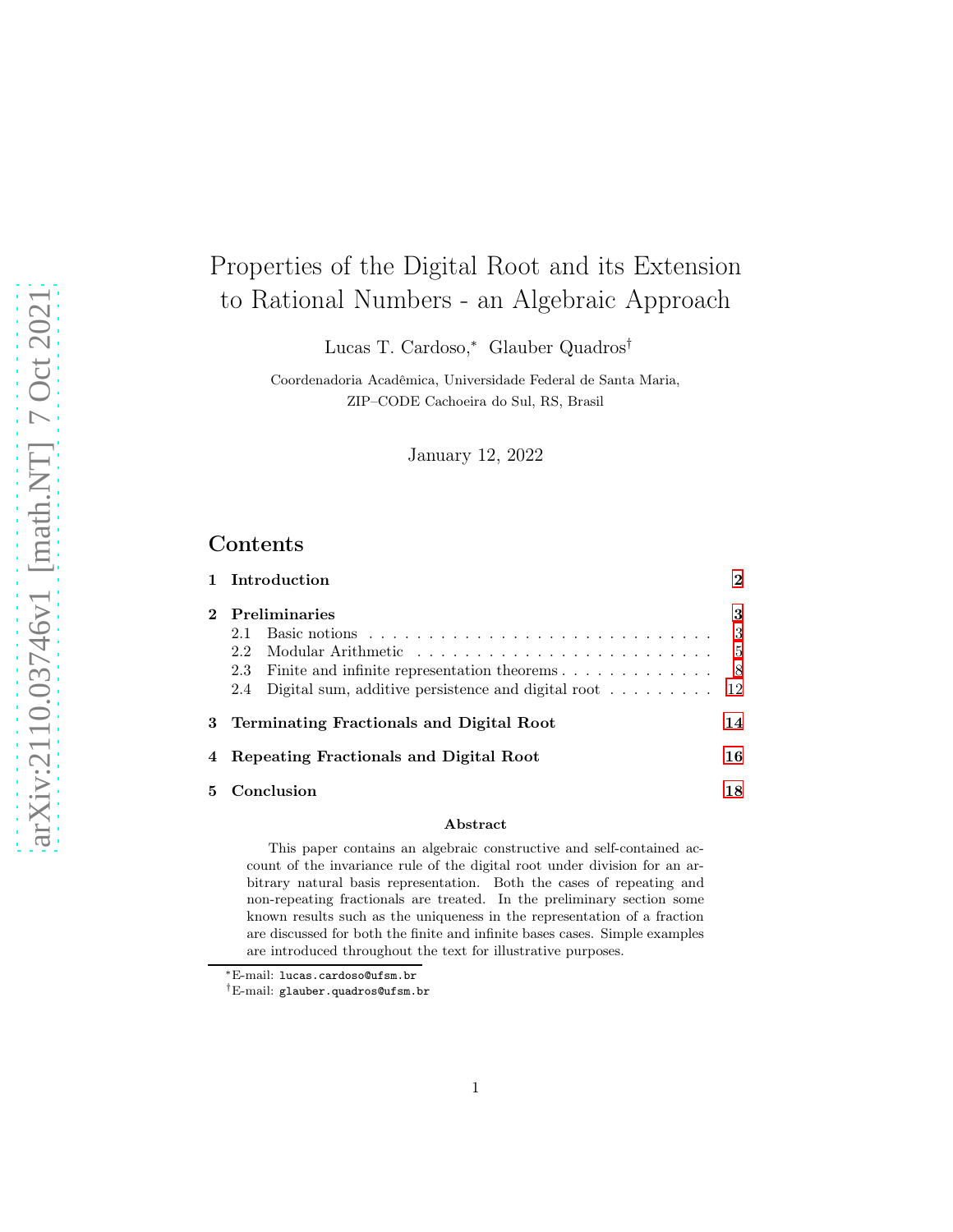# <span id="page-1-0"></span>1 Introduction

It is a known fact that behind the easily comprehensible statements in Arithmetic very commonly lies a staggeringly complex solution, when it exists. Questions such as Fermat's Last Theorem, Goldbach's conjecture, the twin prime conjecture, the odd perfect number conjecture and so many others can be easily understood by a layman. Nonetheless, for the aforementioned conjectures the last three remain open to this day, the first mentioned being the only one that has been entirely solved by Andrew Wiles [\[1\]](#page-18-0). The mere study of these and other profound statements has produced new mathematical tools and entire subfields have emerged in Number Theory. Although seemingly simple, Arithmetic is complex and rich enough not to escape from Gödel's Incompleteness Theorem, which haunts Mathematicians to this very day. To quote the prince of Mathematics, K. F. Gauss, " Mathematics is the queen of the sciences and Arithmetic is the queen of Mathematics".

From a very early age we are educated mathematically through the decimal numeral system. This system is so firmly rooted within us that it may be already passing through genetically to our descendants. Although very practical, since we have ten fingers to count, the decimal numeral system is no more special than any other numeral system based on a different basis. In any case, there are some curious and interesting properties associated with the digit 9, which are frequently used by magicians to fool their audiences into guessing which number one has picked by asking one to perform certain calculations with the chosen number. An amazing example that could let people stumped is by asking them to find the digit A such that  $2A99561 = [3(523 + A)]^2$ . At first it seems an impossible feature, unless the person notices that the number on the right side of the equation is divisible by 9, therefore the number on the left is also divisible by 9 and so is the sum of digits of the corresponding number, that is  $2+A+9+9+5+6+1=32+A$  and therefore,  $A=4$ . This and many other curiosities regarding the digit 9 are humorously presented in Beiler's book [\[2\]](#page-18-1). Essentially, the same role played by the digit 9 in the decimal basis representation is played by the digit  $k - 1$  in the representation to the basis k.

This paper was designed to be the more self-contained it could be in order to provide the reader with a smooth ride through the entire text, but without attempting to reinvent the wheel. With that in mind, [Section 2,](#page-2-0) which is divided into four subsections, intends to lay down a complete background for the comprehension of the two main theorems, [Theorem 3.1](#page-13-1) and [Theorem 4.1.](#page-15-1) Although most of the results in this preliminary section are well-known in the literature, we insisted on presenting them with proofs, remarks and examples, not as a pedantic act, but as a pedagogical artifice for a constructive and progressive understanding of the tools that are going to be explored in the main sections. In addition, still regarding the preliminary section, some of the results are exhibited in a unique fashion, which in and of itself makes it worth reading. Instead of describing some properties using purely calculational methods, as achieved by [\[3\]](#page-18-2) and [\[4\]](#page-18-3), we have explored an algebraic approach to digital roots. The first subsection introduces some basic nomenclatures and definitions. The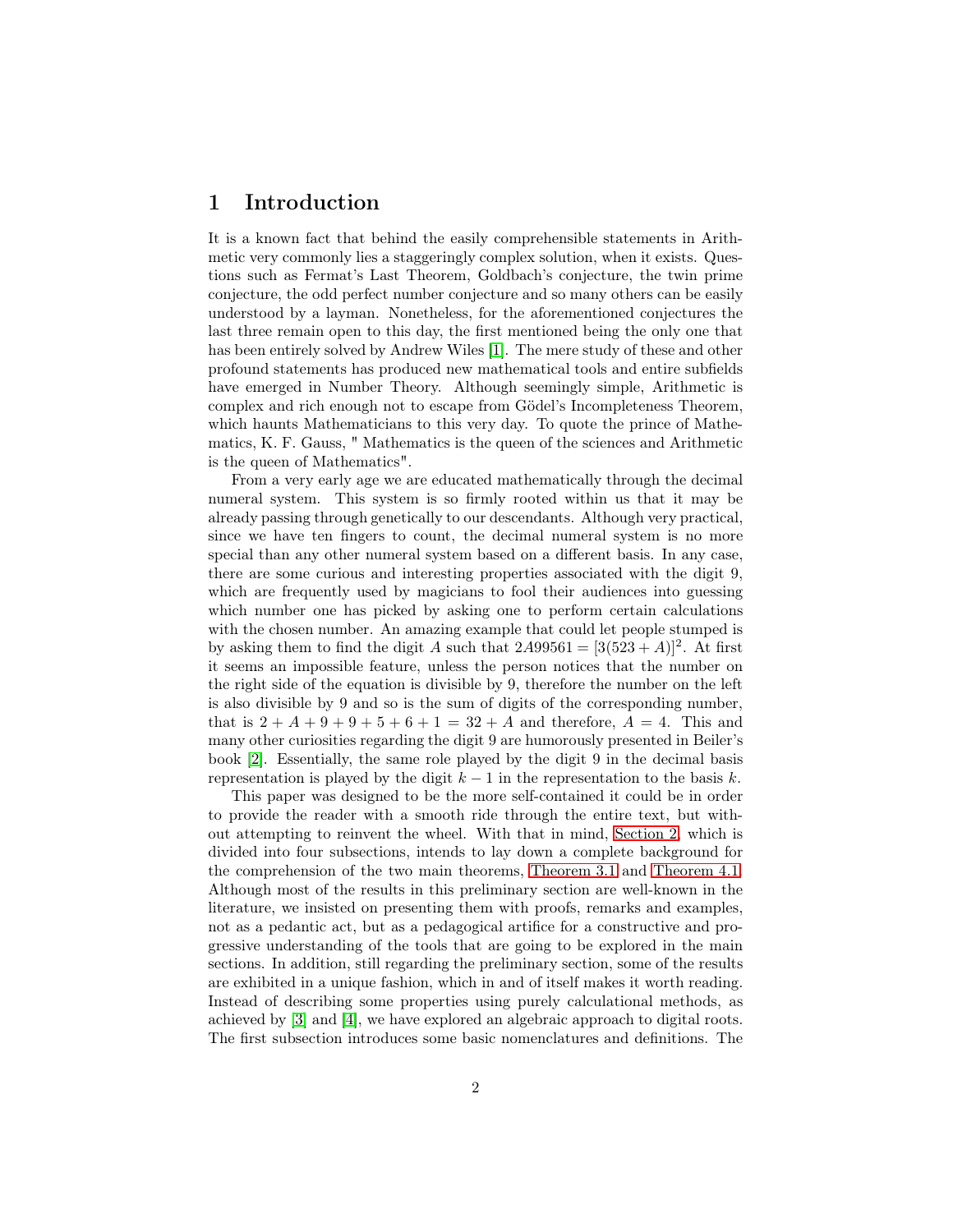main purpose of the second subsection, besides presenting some common notions on modular arithmetic, is the partitioning of the ring of integers modulo  $n$  by orbits obtained from the left action on it of its multiplicative subgroup, which will play a vital role in the proof of [Theorem 3.1.](#page-13-1) The third subsection develops both the finite and the infinite representation theorems to a fixed base  $k \in \mathbb{N}$ , where the latter is going to be the starting point in the proof of [Theorem 4.1.](#page-15-1) The fourth and final subsection introduces the notion of digital sum, additive persistence and digital root, which are the key elements for the attaining of our main results. [Section 3](#page-13-0) is centered around [Theorem 3.1,](#page-13-1) which essentially establishes behaviour patterns regarding the digital root function to the base  $k$ , and its correlation to orbits, defined in [Subsection 2.2,](#page-4-0) in the ring of integers modulo k. [Section 4](#page-15-0) treats the case of a repeating fractionals to the basis  $k$ , with similar patterns emerging from the repetend. The paper is finalized with a conclusion section.

# <span id="page-2-0"></span>2 Preliminaries

This section presents most of the tools that are going to be used throughout this paper. As mentioned in the introduction section, a good part of the results presented here is treated in classic books on Algebra and Number Theory such as [\[5\]](#page-18-4), [\[6\]](#page-18-5) and [\[7\]](#page-18-6). However, we do not advise the reader to skip it.

#### <span id="page-2-1"></span>2.1 Basic notions

Throughout this entire paper we shall use the following terminologies  $\mathbb{N} =$  $\{0, 1, \dots\}, \{0, 1, \dots, n\} =: \langle n \rangle, \text{ and } \mathbb{N}_p := \mathbb{N} \setminus \{0, 1, \dots, p - 1\} = \mathbb{N} \setminus \langle p - 1 \rangle.$ Given an arbitrary set X, we conveniently define  $X^+ := \{x \in X : x \geq 0\}.$ Moreover, the symbols  $\lfloor \cdot \rfloor$  and  $\lceil \cdot \rceil$  represent the floor and the ceiling functions, respectively, where  $|\cdot| : D \subseteq \mathbb{R} \to \mathbb{Z}$  with  $|x| = \max\{m \in \mathbb{Z} : m \leq x\}$ , and  $\lceil \cdot \rceil : D \subseteq \mathbb{R} \to \mathbb{Z}$  with  $\lceil x \rceil = \min\{m \in \mathbb{Z} : m \geq x\}.$ 

**Definition 2.1.** Let  $a, b, c \in \mathbb{Z}$  and  $c \neq 0$ , then we say a is congruent to b modulo c, symbolically  $a \equiv b \pmod{c}$ , if  $(a - b)/c \in \mathbb{Z}$ , or equivalently,  $c|(a - b)$ .

Example 2.1. Since  $(16 - 4)/3 = 4 \in \mathbb{Z}$ , then  $16 \equiv 4 \pmod{3}$ . On the other hand,  $(16-5)/3 = 11/3 \notin \mathbb{Z}$ , which implies  $16 \not\equiv 5 \pmod{3}$ .

**Definition 2.2.** Two numbers  $a, b \in \mathbb{Z}$  are said to be **coprime** or **relatively** prime if  $gcd(a, b) = 1$ .

**Lemma 2.1.** Let  $a, b, q \in \mathbb{Z}$  such that  $ab \equiv 0 \pmod{q}$  and a and q are coprime, then  $b \equiv 0 \pmod{q}$ .

*Proof.* From the first condition of the hypothesis,  $\exists k \in \mathbb{Z}$  such that  $ab = kq$ , which implies q | ab. Since from the second hypothesis, gcd  $(a, q) = 1$ , we must have  $q \mid b$ , that is,  $b \equiv 0 \pmod{q}$ .  $\Box$ 

**Lemma 2.2.** Let  $k \in \mathbb{N}_2$ , then k and k−1 are coprime, that is, gcd  $(k, k-1) = 1$ .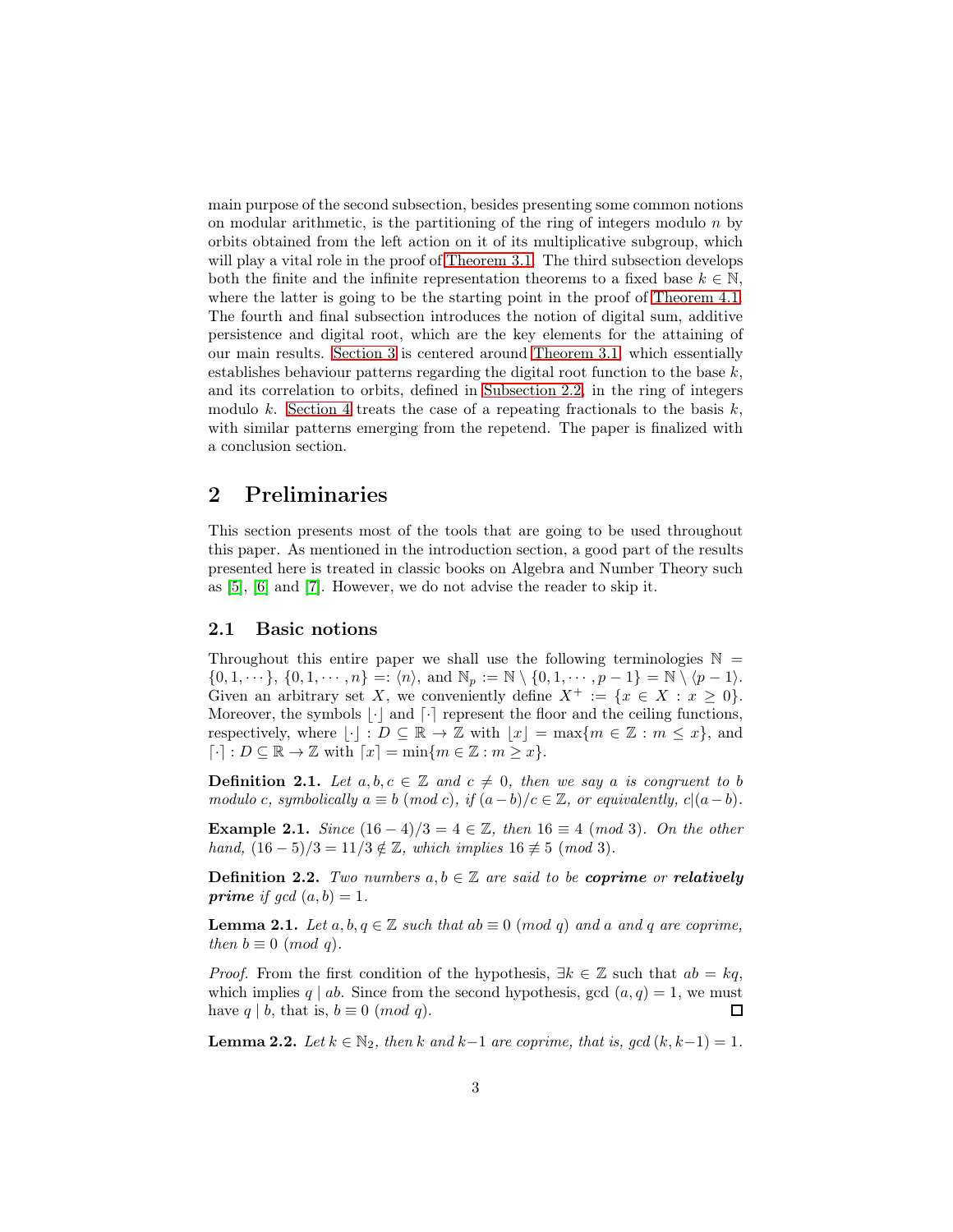*Proof.* Let  $k = k_1^{l_1} \cdots k_d^{l_d}$  and  $k-1 = q_1^{s_1} \cdots q_e^{s_e} =: q$  be the prime factorizations of k and  $k - 1$ , respectively. Suppose  $\exists m > 1$  such that gcd  $(k, k - 1) = m$ , then  $\exists q_{j_0}$ , where  $1 \leq j_0 \leq e$  such that  $q_{j_0}|m$  and consequently  $q_{j_0}|k_1^{l_1} \cdots k_d^{l_d}$ . However, since  $k_1^{l_1} \cdots k_d^{l_d} = q_1^{s_1} \cdots q_e^{s_e} + 1$ 

$$
\frac{k_1^{l_1} \cdots k_d^{l_d}}{q_{j_0}} = \left( q_1^{s_1} \cdots q_{j_0}^{s_{j_0}-1} \cdots q_e^{s_e} + \frac{1}{q_{j_0}} \right) \notin \mathbb{N},\tag{1}
$$

which is a contradiction, therefore gcd  $(k, k - 1) = 1$ .

 $\Box$ 

<span id="page-3-1"></span>**Remark 2.1.** Note that gcd  $(k, k - 1) = 1 \iff \text{gcd}(r, k - 1) = 1$  where r is any divisor of k.

<span id="page-3-0"></span>**Definition 2.3.** Let  $q \in \mathbb{Q}$ , we say q is a non-repeating or terminating **fractional to the base**  $k \in \mathbb{N}_2$  if  $\exists \rho \in \mathbb{N}$  such that  $k^{\rho}q \in \mathbb{Z}$  and that q is a repeating fractional to the base  $k$  otherwise. Moreover, we may define  $\rho_0 := \min\{\rho \in \mathbb{N} : k^{\rho}q \in \mathbb{Z}\}\$  which is called the **minimum exponent** of q to the base k.

Remark 2.2. Since repeating and terminating fractionals dichotomize Q, given  $k \in \mathbb{N}_2$ , we may write  $\mathbb{Q} = \mathbb{Q}_{T_k} \cup \mathbb{Q}_{R_k}$ , where  $\mathbb{Q}_{T_k}$  and  $\mathbb{Q}_{R_k}$  represent the set of terminating and repeating fractionals to the base k, respectively. Notice also that since for every basis  $k \in \mathbb{N}_2$ , the minimum exponent for an integer is  $\rho_0 = 0$ , then  $\forall k \in \mathbb{N}_2$ ,  $\mathbb{Z} \subset \mathbb{Q}_{T_k}$ .

<span id="page-3-2"></span>**Lemma 2.3.** Let  $n, m \in \mathbb{N}_1$  be coprime numbers and  $k \in \mathbb{N}_2$ , then  $n/m \in \mathbb{Q}_{T_k}$ if and only if  $m = k_1^{l_1} k_2^{l_2} \cdots k_d^{l_d}$ , where  $l_i \geq 0$  for  $1 \leq i \leq d$  and  $k_1, k_2, \cdots, k_d$ are the d prime divisors of k.

*Proof.* Suppose first that  $m = k_1^{l_1} k_2^{l_2} \cdots k_d^{l_d}$ , then

$$
\frac{1}{m} = \frac{1}{k_1^{l_1} k_2^{l_2} \cdots k_d^{l_d}}\tag{2}
$$

Since  $k_1, k_2, \dots, k_d$  are the prime divisors of k, then by the Fundamental Theorem of Arithmetic  $\exists l'_1, l'_2, \cdots, l'_d \in \mathbb{N}$  such that  $k = k_1^{l'_1} k_2^{l'_2} \cdots k_d^{l'_d}$ . Therefore,

$$
\frac{k^{\rho}}{m} = \frac{\left(k_1^{l'_1} k_2^{l'_2} \cdots k_d^{l'_d}\right)^{\rho}}{k_1^{l_1} k_2^{l_2} \cdots k_d^{l_d}} = k_1^{\rho l'_1 - l_1} k_2^{\rho l'_2 - l_2} \cdots k_d^{\rho l'_d - l_d}.
$$
\n(3)

Thus, choosing

$$
\rho \ge \max_{1 \le i \le d} \left\{ \left[ \frac{l_i}{l'_i} \right] \right\},\tag{4}
$$

we have

$$
k^{\rho} \frac{n}{m} \in \mathbb{N},\tag{5}
$$

and consequently, by definition,  $n/m$  is a terminating fractional to the base k. Conversely, suppose  $n/m \in \mathbb{Q}_{T_k}$ , then by [Definition 2.3,](#page-3-0)  $\exists \rho \in \mathbb{N}$  such that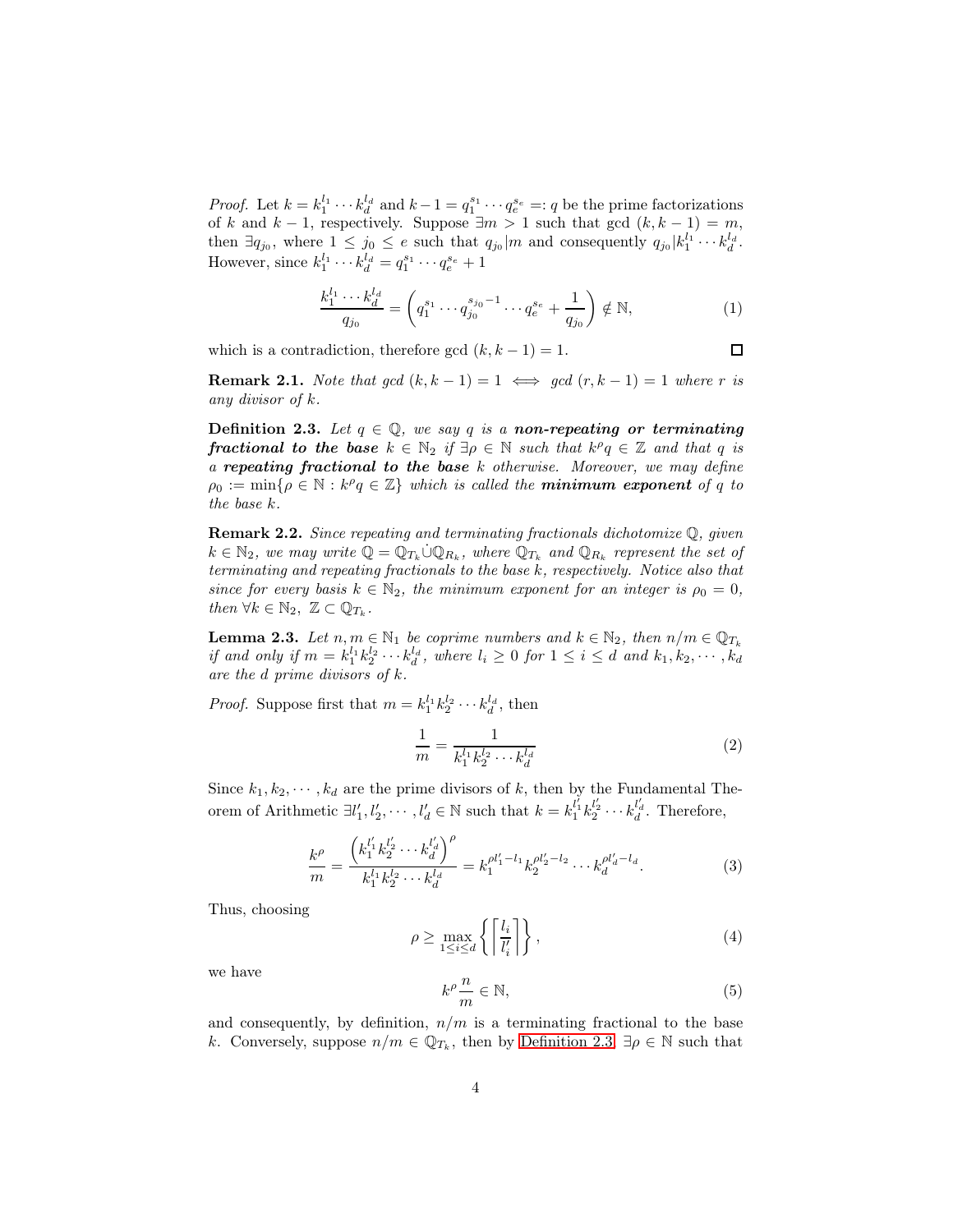$k^{\rho}(\frac{n}{m}) \in \mathbb{N}_1$  and since gcd  $(n,m) = 1$  and m must divide  $k^{\rho}, \exists l_1, l_2, \cdots, l_d \in \mathbb{N}$ such that  $m = k_1^{l_1} k_2^{l_2} \cdots k_d^{l_d}$ , where  $l_i \geq 0$  for  $1 \leq i \leq d$  and  $k_1, k_2, \cdots, k_d$  are the  $d$  prime divisors of  $k$ .

#### <span id="page-4-0"></span>2.2 Modular Arithmetic

Since the congruence relation is an equivalence relation on  $\mathbb{Z}$ , we may define the congruence classes modulo n or residue classes modulo n as

$$
\overline{x} := \{ y \in \mathbb{Z} : x \equiv y \pmod{n} \} = \{ x + jn \}_{j \in \mathbb{Z}}.
$$
 (6)

 $\Box$ 

From this definition we can introduce the set of all congruence classes modulo n, i.e.  $\mathbb{Z}_n := \{\overline{0}, \overline{1}, \cdots, \overline{n-1}\}.$  The operations of addition and multiplication on  $\mathbb Z$  induce the following operations on the set  $\mathbb Z_n$ :

$$
\oplus: \mathbb{Z}_n \times \mathbb{Z}_n \longrightarrow \mathbb{Z}_n
$$

$$
(\overline{x}, \overline{y}) \longmapsto \overline{x+y}
$$

$$
\odot: \mathbb{Z}_n \times \mathbb{Z}_n \longrightarrow \mathbb{Z}_n
$$

It is easy to check that  $(\mathbb{Z}_n, \oplus, \odot)$  is a ring called the **ring of integers modulo** n. Moreover, let

<span id="page-4-1"></span>
$$
((\mathbb{Z}_n)^*, \odot) := \{ \overline{\delta} \in \mathbb{Z}_n : \text{gcd } (\delta, n) = 1 \} =: \Gamma_1^n. \tag{7}
$$

The set defined in [\(7\)](#page-4-1) is actually the multiplicative subgroup of  $(\mathbb{Z}_n, \oplus, \odot)$ . Equivalently,  $\Gamma_1^n$  may be defined as the group of units of the ring of integers modulo n, that is

$$
((\mathbb{Z}_n)^*, \odot) := \{ \overline{\delta} \in \mathbb{Z}_n : \exists \gamma \in \mathbb{Z} : \delta \gamma \equiv 1 \ (mod \ n) \}
$$
 (8)

In order to generalize the definition of  $\Gamma_1^n$  to a set where the greatest common divisors are allowed to be different from 1, let us introduce the following notations. Let  $n \in \mathbb{N}$  and  $\mathcal{D}_n := \{\delta \in \mathbb{N} : \delta | n\} = \{\delta_1, \cdots, \delta_{|\mathcal{D}_n|}\}\$  be the set of all divisors of n. It is clear that  $\mathcal{D}_0 = \mathbb{N}_1$  with  $|\mathcal{D}_0| = \mathbb{N}_0$  and  $1 \leq |\mathcal{D}_n| \leq n$  for  $n > 0$ . Furthermore, let  $n = n_1^{l_1} \cdots n_m^{l_m}$  be the prime decomposition of n, then it is also clear that  $|\mathcal{D}_n| = \prod_{i=1}^m (l_i + 1)$ .

Let  $\delta_i \in \mathcal{D}_n$ , then we may define

$$
\Gamma_{\delta_i}^n := \{ \overline{\delta} \in \mathbb{Z}_n : \text{gcd } (\delta, n) = \delta_i \}. \tag{9}
$$

For the sake of contextual harmony and parsimony we shall use the notation  $\Gamma_1^n$ instead of  $((\mathbb{Z}_n)^*, \odot)$ . Notice, that since  $1 \notin \Gamma^n_\alpha$  if  $\alpha \neq 1$ , only  $\Gamma^n_1$  is a group. Also, if  $\alpha$  is not a divisor of n, then  $\Gamma^n_{\alpha} = \emptyset$ . Furthermore, since the relation defined by  $\overline{a} \sim \overline{b}$  :⇔ gcd  $(a, n) =$  gcd  $(b, n)$  is an equivalence relation on  $\mathbb{Z}_n$ , it becomes clear that the sets  $\Gamma_{\delta_i}^n$  partition the set  $\mathbb{Z}_n$ , that is

<span id="page-4-2"></span>
$$
\prod_{i=1}^{|\mathcal{D}_n|} \Gamma_{\delta_i}^n = \mathbb{Z}_n.
$$
\n(10)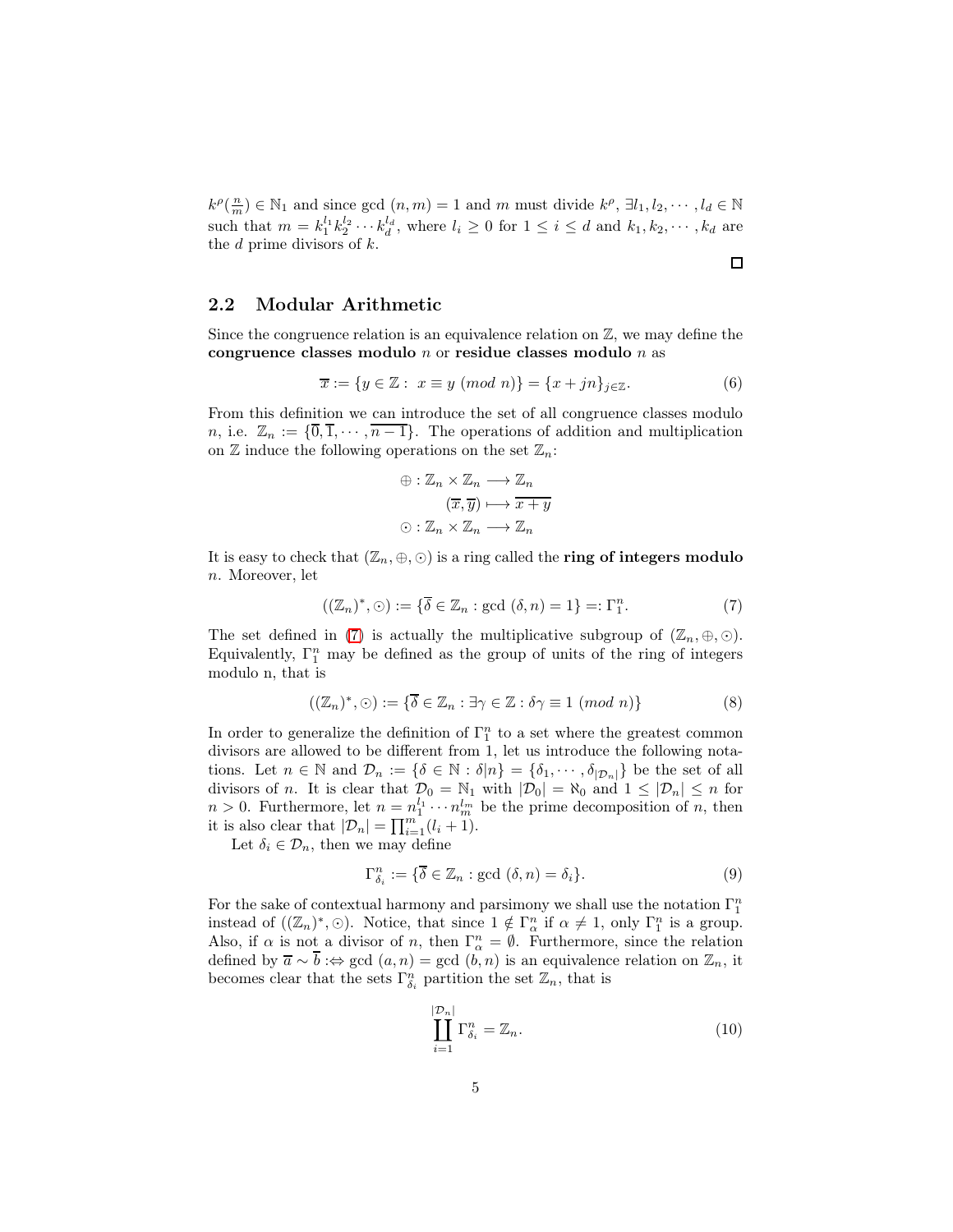**Definition 2.4.** Let  $(G, \odot)$  be a group and  $g \in (G, \odot)$ , then we denote its cardinality or order by  $|G|$ . We say g has order  $\delta$  in  $G$ , denoted by ord $(g)$  = δ, if δ is the smallest positive integer for which  $g^δ = e$ , where e is the identity element in G and  $g^{\delta}$  represents g  $\odot$ -multiplied  $\delta$  times. Moreover, the order of an element g is equal to the order of its cyclic subgroup  $\langle g \rangle := \{ g^k : k \in \mathbb{Z} \},\$ that is,  $ord(g) = |\langle g \rangle|.$ 

**Remark 2.3.** It has already been shown that the group  $\Gamma_1^n$  is cyclic if and only if  $n = 1, 2, 4, p^j$  or  $2p^j$  where p is an odd prime number [\[8\]](#page-18-7). Thus, only in these cases,  $\exists g \in \Gamma_1^n$  such that  $\{1, g, \dots, g^{\varphi(n)-1}\} = \Gamma_1^n$ , where  $\varphi$  is the **Euler's** totient function, which gives the cardinality of  $\Gamma_1^n$ , that is,  $\varphi(n) = |\Gamma_1^n|$ .

<span id="page-5-0"></span>**Lemma 2.4.** The order of any element in  $\mathbb{Z}_n$  divides n. In addition, if  $\delta$  is a divisor of n, then the set of elements of order  $\delta$  in  $\mathbb{Z}_n$  is non-empty.

*Proof.* Let  $\bar{x} \in \mathbb{Z}_n$ , then since  $\langle \bar{x} \rangle := \{ \bar{x}k : k \in \mathbb{Z} \}$  is a subgroup of  $\mathbb{Z}_n$ , by Lagrange's theorem,  $\text{ord}(\bar{x})|n$ . Furthermore, for the second claim, let  $\delta$  be a divisor of n and  $A_{\delta}$  denote the set of all elements of order  $\delta$  in  $\mathbb{Z}_n$ , we shall prove that  $\overline{\left(\frac{n}{\delta}\right)} \in A_{\delta}$ . First, note that  $\overline{\left(\frac{n}{\delta}\right)} \overline{\delta} = \overline{0}$ , now suppose  $\exists \delta' \in \mathbb{N}$  such that  $\delta'|\delta$  and  $\overline{\left(\frac{n}{\delta}\right)}\overline{\delta'} = \overline{0}$ . Since  $\delta'|n, \exists \alpha, \beta \in \mathbb{N}$  such that  $n = \delta' \alpha$  and  $\delta = \beta \delta'$ , it follows that  $\frac{n}{\delta} \delta' = \frac{n}{\beta}$  and consequently  $\overline{\left(\frac{n}{\delta}\right)} \overline{\delta'} = \left(\frac{n}{\beta}\right)$ , that is  $\left(\frac{n}{\beta}\right) = \overline{0}$ , which implies  $\beta = 1$  and  $\delta = \delta'$ . Thus,  $\overline{\left(\frac{n}{\delta}\right)} \in A_{\delta}$ .  $\Box$ 

For future endeavors a particular group action on  $\mathbb{Z}_n$  will be very useful:

<span id="page-5-1"></span>**Proposition 2.1.** The map  $\phi : \Gamma_1^n \times \mathbb{Z}_n \to \mathbb{Z}_n$ , given by  $\phi(\bar{g}, \bar{x}) := \bar{g}\bar{x}$  is a left group action on  $\mathbb{Z}_n$ , which decomposes  $\mathbb{Z}_n$  into  $|\mathcal{D}_n|$ -many distinct orbits given by  $\Gamma_1^n \cdot \bar{\delta}_i$ , where  $\delta_i \in \mathcal{D}_n$ .

*Proof.* Let n and  $\delta | n$  be positive integers. Let  $\psi : \Gamma_1^n \to \Gamma_1^{\delta}$  be the map given by  $\psi(\bar{g}) = \tilde{g}$ , where  $\bar{g}$  and  $\tilde{g}$  are the congruence classes of the integer g modulo n and  $\delta$ , respectively. Then,  $\psi$  is a well-defined surjective homomorphism with  $|\ker \psi| = \varphi(n)/\varphi(\delta)$ . Now, according to [Lemma 2.4,](#page-5-0) it is always possible to pick an element  $\bar{x}$  of order  $\delta$  in  $\mathbb{Z}_n$ . Let us consider the stabilizer subgroup of  $\Gamma_1^n$  with respect to  $\bar{x}$ , i.e.  $S_{\bar{x}} := \{\bar{g} \in \Gamma_1^n : \bar{g}\bar{x} = \bar{x}\}\$ . If  $\bar{x} = \bar{0}$ , then  $\delta = 1$ and it trivially follows that  $\tilde{g} = \tilde{1}$ . Let  $\bar{x} \neq \bar{0}$ , then from  $(\bar{g} - \bar{1})\bar{x} = \bar{0}$  and  $\bar{\delta}\bar{x}=\bar{0}$  it follows that  $\bar{\delta}=\bar{g}-\bar{1}$ , that is,  $\tilde{g}=\tilde{1}$ . Therefore, we may rewrite  $S_{\bar{x}}$  as  $S_{\bar{x}} := \{\bar{g} \in \Gamma_1^n : \ \tilde{g} = \tilde{1}\},\$  which corresponds to the kernel of the homomorphism  $\psi$ . Therefore,  $|S_{\bar{x}}| = \varphi(n)/\varphi(\delta)$ . By the orbit-stabilizer theorem, we have  $|\mathbb{Z}_n| = |\Gamma_1^n \cdot \bar{x}| |S_{\bar{x}}|$  and consequently  $|\Gamma_1^n \cdot \bar{x}| = \varphi(\delta)$ . Now, let  $\bar{y} \in \Gamma_1^n \cdot \bar{x}$ , then  $\exists \bar{g}' \in \Gamma_1^n : \bar{y} = \bar{g}'\bar{x}$  which implies  $\bar{\delta}\bar{y} = \bar{g}'\bar{\delta}\bar{x} = \bar{0}$ . Moreover, suppose  $\exists q \in \mathbb{N}: q | \delta \text{ and } \bar{q}\bar{y} = \bar{0}, \text{ then } \bar{q}\bar{y} = \bar{g}'\bar{q}\bar{x} = 0 \implies \bar{q}\bar{x} = \bar{0} \text{ and since } \bar{x} \text{ is, by }$ assumption, of order  $\delta$ , it follows that  $q = \delta$  and every element of  $\Gamma_1^n \cdot \bar{x}$  is of order  $\delta$ . Therefore, since the orbit  $\Gamma_1^n \cdot \bar{x}$  has  $\varphi(\delta)$  elements of order  $\delta$ , we may choose another representative for the orbit of  $\bar{x}$ , for instance let  $\delta_i := \left(\frac{n}{\delta}\right) | n$ ,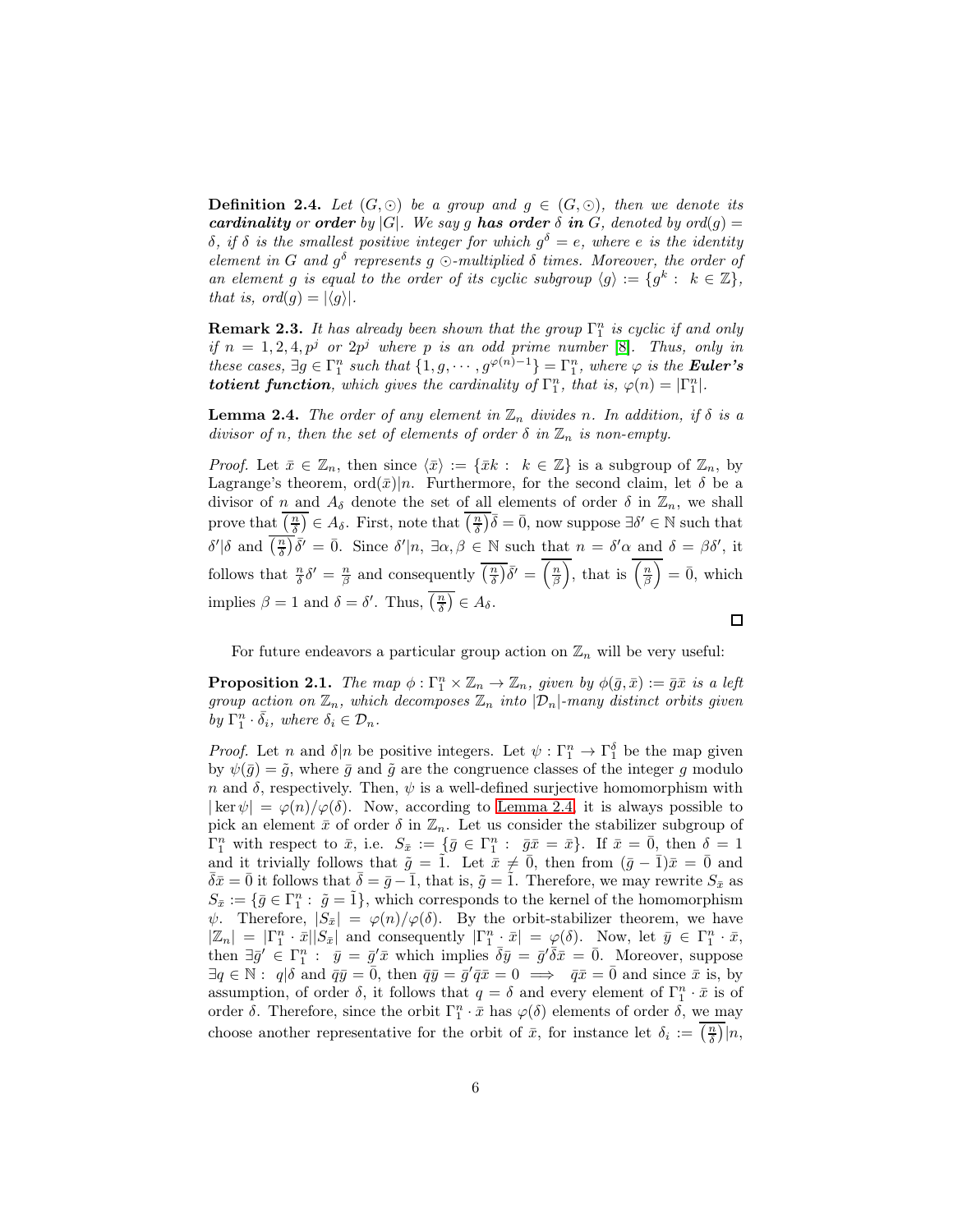then  $\Gamma_1^n \cdot \bar{x} = \Gamma_1^n \cdot \bar{\delta}_i$ . Finally, since  $\sum_{\delta_i \in \mathcal{D}_n} \varphi(\delta_i) = n$ , we have

<span id="page-6-0"></span>
$$
\mathbb{Z}_n = \coprod_{i=1}^{|\mathcal{D}_n|} \Gamma_1^n \cdot \bar{\delta}_i \tag{11}
$$

 $\Box$ 

<span id="page-6-2"></span>**Theorem 2.1.** Let  $\delta_i$  be a divisor of n and  $\Gamma_1^n \cdot \overline{\delta_i} = {\overline{g} \cdot \overline{\delta_i}}, \overline{g} \in \Gamma_1^n$  be its orbit under the action of  $\Gamma_1^n$ . Then

$$
\Gamma_1^n \cdot \overline{\delta_i} = \Gamma_{\delta_i}^n \tag{12}
$$

*Proof.* Let us first prove that  $\Gamma_1^n \cdot \overline{\delta_i} \subseteq \Gamma_{\delta_i}^n$ . Let  $\overline{\delta} \in \Gamma_1^n \cdot \overline{\delta_i}$ , then  $\exists \overline{g} \in \Gamma_1^n$ such that  $\overline{\delta} = \overline{g} \overline{\delta_i}$  which implies  $\delta = g \delta_i + n l$  for some  $l \in \mathbb{Z}$ . Therefore,  $gcd(\delta, n) = gcd(g\delta_i+nl, n) = gcd(g\delta_i, n) = gcd(\delta_i, n) = \delta_i$ . Thus, by definition,  $\overline{\delta} \in \Gamma^n_{\delta_i}.$ 

Now let us prove the inverse inclusion, that is,  $\Gamma_{\delta_i}^n \subseteq \Gamma_1^n \cdot \overline{\delta_i}$ . By equations [\(10\)](#page-4-2) and  $(11)$ , we have

<span id="page-6-1"></span>
$$
\prod_{i=1}^{|\mathcal{D}_n|} \Gamma_{\delta_i}^n = \prod_{i=1}^{|\mathcal{D}_n|} \Gamma_1^n \cdot \bar{\delta}_i.
$$
\n(13)

Equation [\(13\)](#page-6-1) together with the inclusion established in the first part of this proof imply  $\Gamma_1^n \cdot \overline{\delta_i} = \Gamma_{\delta_i}^n$ .

<span id="page-6-3"></span>**Example 2.2.** Let us consider the case of  $n = 9$ , which will develop an important role in the proofs of our main theorems on the invariance of the digital root. In this case, we have the set  $\mathbb{Z}_9 = {\{\overline{0}, \overline{1}, \cdots, \overline{8}\}}$ . The divisors of 9 are 1, 3 and 9, and consequently  $\mathcal{D}_9 = \{1, 3, 9\}$ . Moreover, using [Proposition 2.1](#page-5-1) and [Theorem 2.1,](#page-6-2) we have the following 3 distinct orbits

$$
\Gamma_1^9 := \{ \overline{\delta} \in \mathbb{Z}/9\mathbb{Z} : \gcd(\delta, 9) = 1 \} = \{ \overline{1}, \overline{2}, \overline{4}, \overline{5}, \overline{7}, \overline{8} \}
$$
  
\n
$$
\Gamma_3^9 := \{ \overline{\delta} \in \mathbb{Z}/9\mathbb{Z} : \gcd(\delta, 9) = 3 \} = \{ \overline{3}, \overline{6} \}
$$
  
\n
$$
\Gamma_9^9 := \{ \overline{\delta} \in \mathbb{Z}/9\mathbb{Z} : \gcd(\delta, 9) = 9 \} = \{ \overline{0} \}.
$$

**Proposition 2.2.** Let  $k \in \mathbb{N}_2$ . If  $r \in \mathcal{D}_k$ , then  $\bar{r} \in \Gamma_1^{k-1}$ .

*Proof.* Let  $r \in \mathcal{D}_k$ , that is, r is a divisor of k, then as stated in [Remark 2.1,](#page-3-1) gcd  $(r, k - 1) = 1$  which implies  $\bar{r} \in \Gamma_1^{k-1}$ . 口

 $\Box$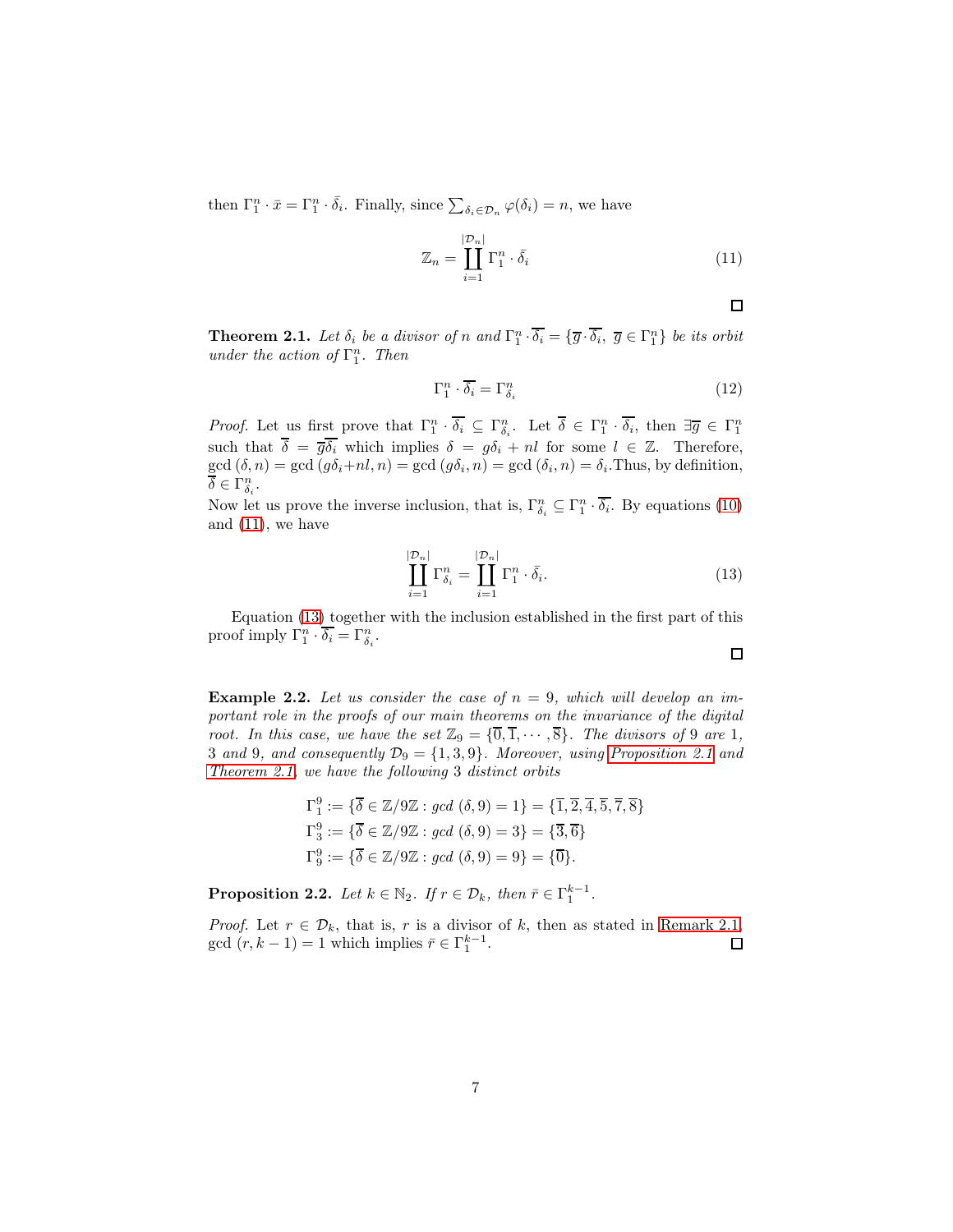#### <span id="page-7-0"></span>2.3 Finite and infinite representation theorems

<span id="page-7-3"></span>**Theorem 2.2** (Finite Basis Representation Theorem). Let  $q \in \mathbb{Q}^+$ , then  $q \in$  $\mathbb{Q}_{T_k}^+$  if, and only if. there exists a unique finite representation for q with respect to the base k as

<span id="page-7-2"></span>
$$
q = \sum_{j=0}^{p_i} \alpha_{p_i-j} k^{p_i - \rho_0 - j} = \alpha_{p_i} k^{p_i - \rho_0} + \alpha_{p_i-1} k^{p_i - \rho_0 - 1} + \dots + \alpha_0 k^{-\rho_0}, \qquad (14)
$$

where  $\alpha_{p_i}, \alpha_{p_i-1}, \cdots, \alpha_0 \in \langle k-1 \rangle$ , such that  $0 < \alpha_{p_i} < k$  if  $p_i - \rho_0 > 0$  and  $0 < \alpha_0 < k$  if  $\rho_0 > 0$ .

*Proof.* Let  $q \in \mathbb{Q}_{T_k}^+$ , then  $k^{\rho_0}q \in \mathbb{N}$  where  $\rho_0$  is the minimum exponent of q with respect to the base k. By the Finite Basis Representation Theorem for natural numbers,  $k^{\rho_0}q$  can be written as

<span id="page-7-1"></span>
$$
k^{\rho_0}q = \sum_{j=0}^{p_i} \alpha_{p_i-j} k^{p_i-j} = \alpha_{p_i} k^{p_i} + \alpha_{p_i-1} k^{p_i-1} + \dots + \alpha_0, \qquad (15)
$$

where  $\alpha_0, \alpha_1, \cdots, \alpha_{p_i} \in \langle k-1 \rangle$  and  $\alpha_{p_i} \neq 0$ . From equation [\(15\)](#page-7-1) we obtain

$$
q = \sum_{j=0}^{p_i} \alpha_{p_i-j} k^{p_i - \rho_0 - j} = \alpha_{p_i} k^{p_i - \rho_0} + \alpha_{p_i-1} k^{p_i - \rho_0 - 1} + \dots + \alpha_0 k^{-\rho_0}.
$$
 (16)

The uniqueness of the representation with respect to a specific basis follows directly from the Finite Basis Representation for natural numbers (see [\[5\]](#page-18-4), pages 8-10). The reverse implication is straightforward, since if  $q \in \mathbb{Q}^+$  is given by equation [\(14\)](#page-7-2), then  $k^{\rho_0}q \in \mathbb{N}$ , which by [Definition 2.3](#page-3-0) means  $q \in \mathbb{Q}_{T_k}^+$ .  $\Box$ 

Remark 2.4. According to the preceding theorem, a natural number n may be uniquely represented in terms of its digits with respect to the base k. Therefore, we shall conveniently depict a natural number n with respect to the base k as a juxtaposition of its digits in the following fashion  $[\alpha_{p_i}\alpha_{p_i-1}\cdots\alpha_0]_k$ , and in the case of the base 10 we write simply  $[\alpha_{p_i}\alpha_{p_i-1}\cdots\alpha_0]_{10} := \alpha_{p_i}\alpha_{p_i-1}\cdots\alpha_0$ . For non-integer numbers with finite representation given by [\(14\)](#page-7-2) we may write  $[\alpha_{p_i} \cdots \alpha_{p_0}, \alpha_{p_0-1} \cdots \alpha_0]_k$ . By using this convention, the finite basis representation theorem for natural numbers may be extended for non-repeating fractionals as was done in [2.2.](#page-7-3)

Example 2.3. Let us see some illustrative examples.

- (i)  $7205 = 7 \cdot 10^3 + 2 \cdot 10^2 + 0 \cdot 10^1 + 5 \cdot 10^0$
- (*ii*)  $[425]_6 = 4 \cdot 6^2 + 2 \cdot 6^1 + 5 \cdot 6^0 = 144 + 12 + 5 = 161.$
- (iii)  $[101011]_2 = 1 \cdot 2^5 + 0 \cdot 2^4 + 1 \cdot 2^3 + 0 \cdot 2^2 + 1 \cdot 2^1 + 1 \cdot 2^0$  $= (1 \cdot 3^3 + 0 \cdot 3^2 + 1 \cdot 3^1 + 2 \cdot 3^0) + (2 \cdot 3^1 + 2 \cdot 3^0) + (2 \cdot 3^0) + (1 \cdot 3^0)$  $= 1 \cdot 3^3 + 1 \cdot 3^2 + 2 \cdot 3^1 + 1 \cdot 3^0 = [1121]_3$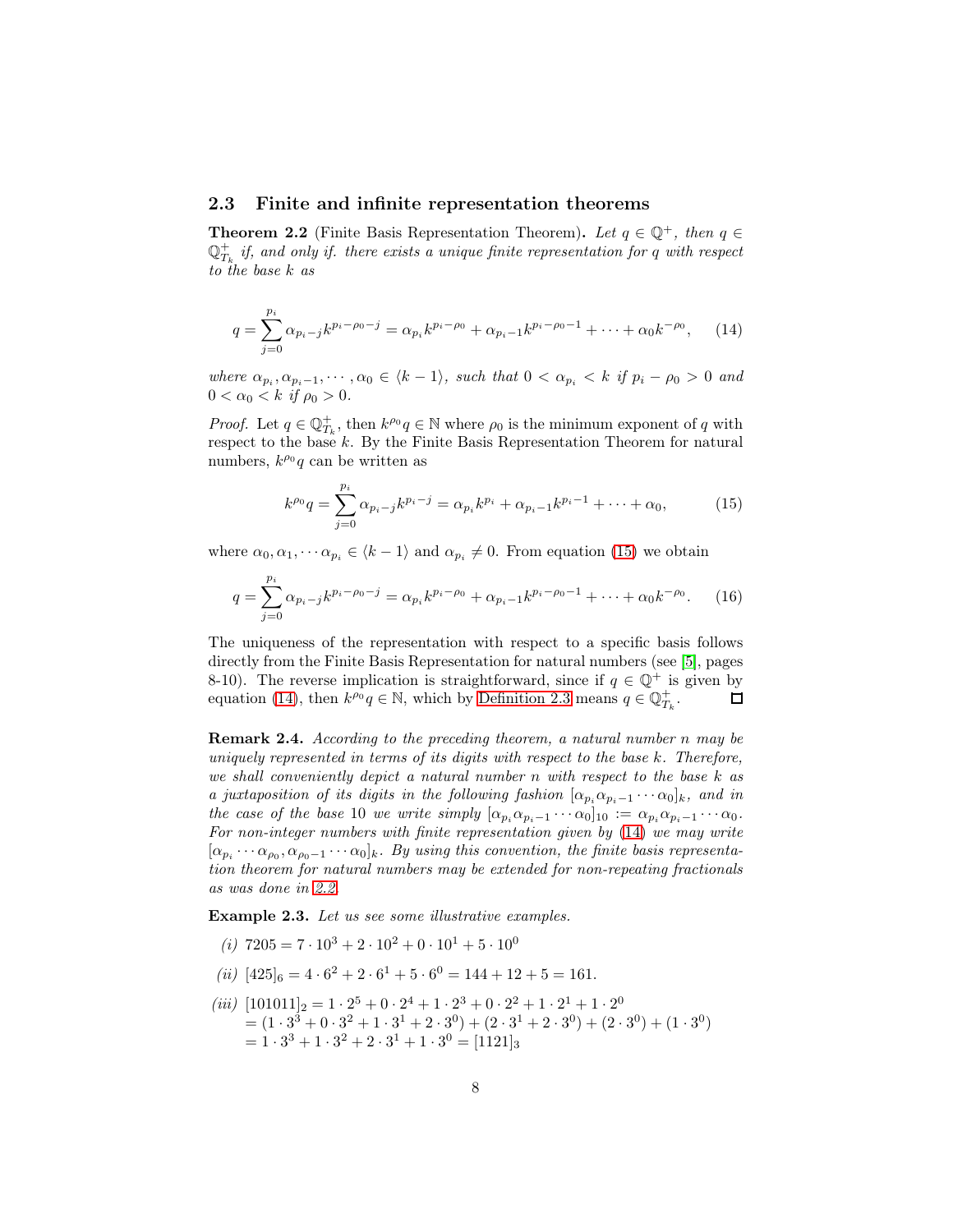- (iv)  $72.05 = 7 \cdot 10^1 + 2 \cdot 10^0 + 0 \cdot 10^{-1} + 5 \cdot 10^{-2}$ .
- (v)  $[4.25]_6 = 4 \cdot 6^0 + 2 \cdot 6^{-1} + 5 \cdot 6^{-2} = \frac{161}{36}$  $\frac{1}{36}$
- (vi) Let us consider the hexadecimal basis with  $A = 10, B = 11, C = 12,$  $D = 13, E = 14, and F = 15.$  Then

$$
[2A7E]_{16} = 2 \cdot 16^3 + A \cdot 16^2 + 7 \cdot 16^1 + E \cdot 16^0 = 10878.
$$

Remark 2.5. Notice in the last item of the previous example that the number 161/36 is, according to [Lemma 2.3,](#page-3-2) a repeating fractional number to the base 10 (i.e. a repeating decimal number), since gcd  $(161, 36) = 1$  and  $36 = 2^23^3$ , where 3 is not a divisor of 10. Notwithstanding, 161/36 is a terminating fractional to the base 6 and therefore admits a finite basis representation to this base.

<span id="page-8-2"></span>**Lemma 2.5.** Let  $k \in \mathbb{N}_2$ ,  $a_j \in \langle k-1 \rangle$  for all  $j \in \mathbb{N}$ , then

<span id="page-8-0"></span>
$$
k^{m} \ge \sum_{j=0}^{+\infty} a_{j} k^{m-1-j},
$$
\n(17)

and equality holds if and only if  $a_j = k - 1 \ \forall j \in \mathbb{N}$ .

*Proof.* The series in [\(17\)](#page-8-0) is clearly convergent. Let  $a_j = k - 1, \forall j \in \mathbb{N}$ , then

$$
\sum_{j=0}^{+\infty} (k-1)k^{m-1-j} = (k^m - k^{m-1}) + (k^{m-1} - k^{m-1}) + \dots = k^m.
$$
 (18)

If  $\exists j_0 \in \mathbb{N}: a_{j_0} \neq k-1$ , then clearly

$$
k^{m} = \sum_{j=0}^{+\infty} (k-1)k^{m-1-j} > \sum_{j=0}^{+\infty} a_{j}k^{m-1-j}.
$$
 (19)

$$
\square
$$

<span id="page-8-3"></span>**Theorem 2.3** (Infinite Basis Representation Theorem). Let  $k \in \mathbb{N}_2$ . Then,  $\forall x \in \mathbb{R}^+$ , there exists a unique infinite representation for x with respect to the base k as

<span id="page-8-1"></span>
$$
x = \sum_{j=0}^{+\infty} a_{p_i-j} k^{p_i-j},
$$
\n(20)

where  $p_i \in \mathbb{Z}$  and  $a_{p_i-j} \in \mathbb{N}$  such that  $0 \le a_{p_i-j} < k$  for all  $j \ge 0$ , and  $\forall N > 0, \exists j_0 > N : a_{p_i - j_0} \neq 0.$  Furthermore, defining

$$
x_n := \sum_{j=0}^n a_{p_i-j} k^{p_i-j},\tag{21}
$$

and  $\{x_n\}_{n\in\mathbb{N}_0}$  =:  $S \subset \mathbb{R}$ , x is a limit point of S.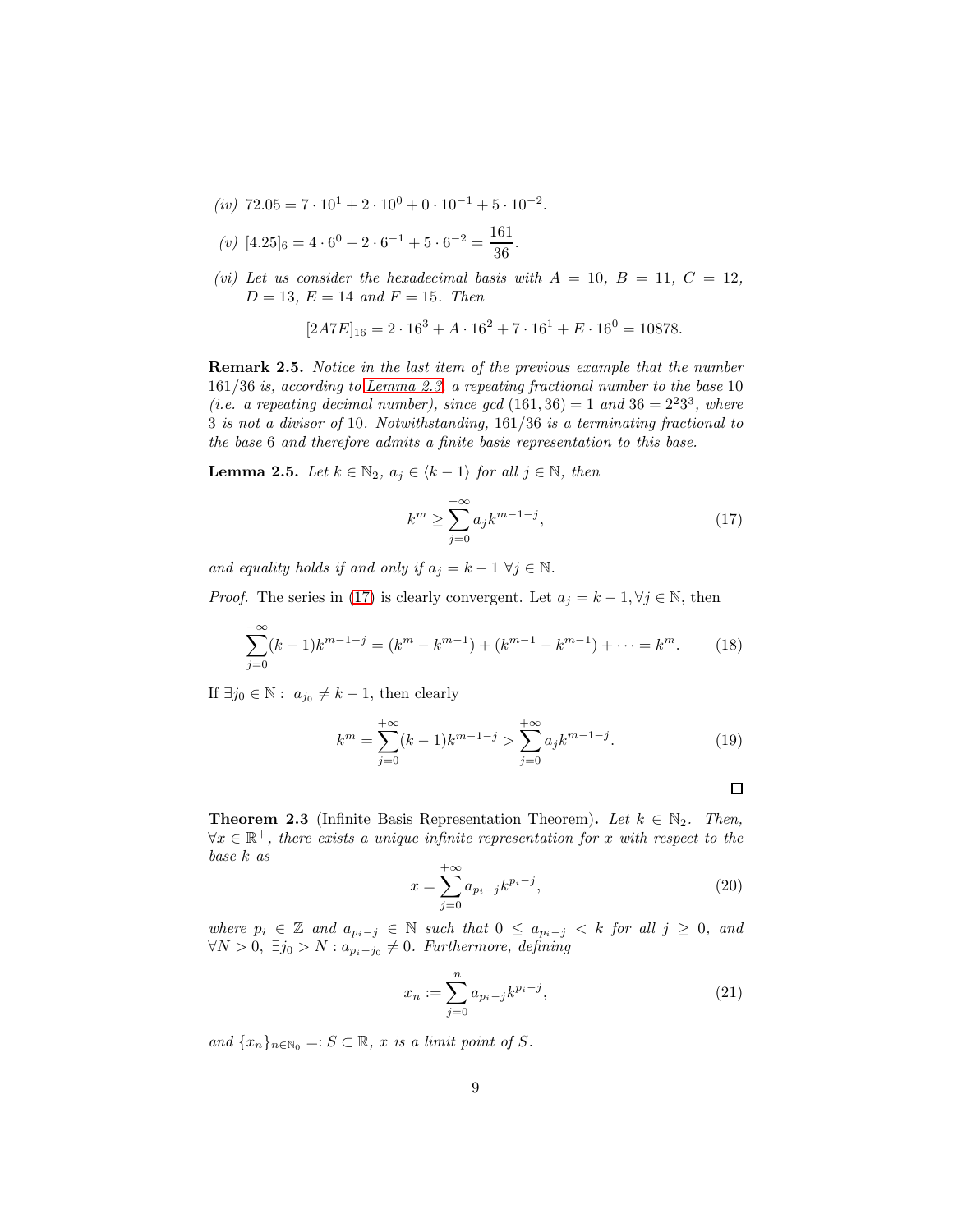*Proof.* Let  $x \in \mathbb{R}^+$  and k be a positive integer greater than 1, then  $\exists m \in \mathbb{Z}$ such that  $k^m < x$ . Let  $m_0$  be the greatest integer with such a property, that is,  $m_0 := \max\{m \in \mathbb{Z} : k^m < x\}$  and  $0 \le a_{m_0} < k$  be the greatest value for which it still holds  $a_{m_0}k^{m_0} < x$ . Once again, let us choose  $0 \le a_{m_0-1} < k$  as the greatest value for which  $a_{m_0}k^{m_0} + a_{m_0-1}k^{m_0-1} < x$ . Since R is densely ordered, the indefinite repetition of this process is valid and we might construct a non-decreasing sequence  $\{x_n\}_{n\in\mathbb{N}}$  such that its general term  $x_n$  is given by

$$
x_n := \sum_{j=1}^n a_{m_0-j+1} k^{m_0-j+1} < x. \tag{22}
$$

Since  $\{x_n\}_{n\in\mathbb{N}}$  is a non-decreasing sequence that is bounded from above by  $x$ , by the Monotone Convergence Theorem the sequence converges to its supremum. It still remains to show that  $x = \sup_{n \in \mathbb{N}} \{x_n\}$ . In this regard, let  $\epsilon > 0$ , then, since N is unbounded from above,  $\exists N_0 \in \mathbb{N}$  such that

$$
\epsilon > k^{m_0 - N_0 + 1}.\tag{23}
$$

Thus,

<span id="page-9-0"></span>
$$
x_{N_0} + \epsilon > x_{N_0} + k^{m_0 - N_0 + 1} = a_{m_0} k^{m_0} + \cdots + (a_{m_0 - N_0 + 1} + 1) k^{m_0 - N_0 + 1}, \tag{24}
$$

However, by the very definition of the sequence  $\{x_n\}_{n\in\mathbb{N}}$ ,  $a_{m_0-N_0+1}$  is the greatest coefficient of  $k^{m_0-N_0+1}$  for which  $x_{N_0} < x$ . Therefore, from equation [\(24\)](#page-9-0) we have  $x_{N_0} + \epsilon > x$ , that is,  $x_{N_0} > x - \epsilon$ . Since  $\epsilon$  is an arbitrary positive real number, it follows that  $x = \sup_{n \in \mathbb{N}} \{x_n\}$ . Moreover, by construction  $x_{N'} < x$  $\forall N' \in \mathbb{N}$  which means  $x_{N'} \in (x - \epsilon, x + \epsilon) \setminus \{x\} \ \forall N' \geq N_0$  which proves x is a limit point of  $\{x_n\}_{n\in\mathbb{N}}$ .

For the uniqueness of the representation, let

<span id="page-9-2"></span><span id="page-9-1"></span>
$$
x = \sum_{j=0}^{+\infty} b_{p'_i - j} k^{p'_i - j},\tag{25}
$$

be an infinite representation for x, with  $p'_i \in \mathbb{Z}$  and  $b_{p'_i-j} \in \mathbb{N}$  such that  $0 \leq$  $b_{p'_i-j} < k$  for all  $j \ge 0$ , and  $\forall N > 0$ ,  $\exists j_1 > N : b_{p'_i-j_1} \ne 0$ . Suppose, without any loss of generality, that  $p'_i > p_i$ , then  $\exists l \in \langle k-1 \rangle$  such that  $p'_i = p_i + l$ . Thus, subtracting  $(20)$  from  $(25)$  we obtain

$$
0 = \sum_{j=0}^{+\infty} b_{p_i+l-j} k^{p_i+l-j} - \sum_{j=0}^{+\infty} a_{p_i-j} k^{p_i-j}
$$
  
= 
$$
\sum_{j=0}^{l-1} b_{p_i+l-j} k^{p_i+l-j} + \sum_{j=0}^{+\infty} (b_{p_i-j} - a_{p_i-j}) k^{p_i-j}.
$$
 (26)

If we had  $p'_i = p_i$ , then equation [\(26\)](#page-9-2) would still be valid with the omission of the first term on the right-hand side. Equation [\(26\)](#page-9-2) may be rewritten as

$$
b_{p_i+l}k^{p_i+l} + \dots + b_{p_i+1}k^{p_i+1} = \sum_{j=0}^{+\infty} (a_{p_i-j} - b_{p_i-j})k^{p_i-j}.
$$
 (27)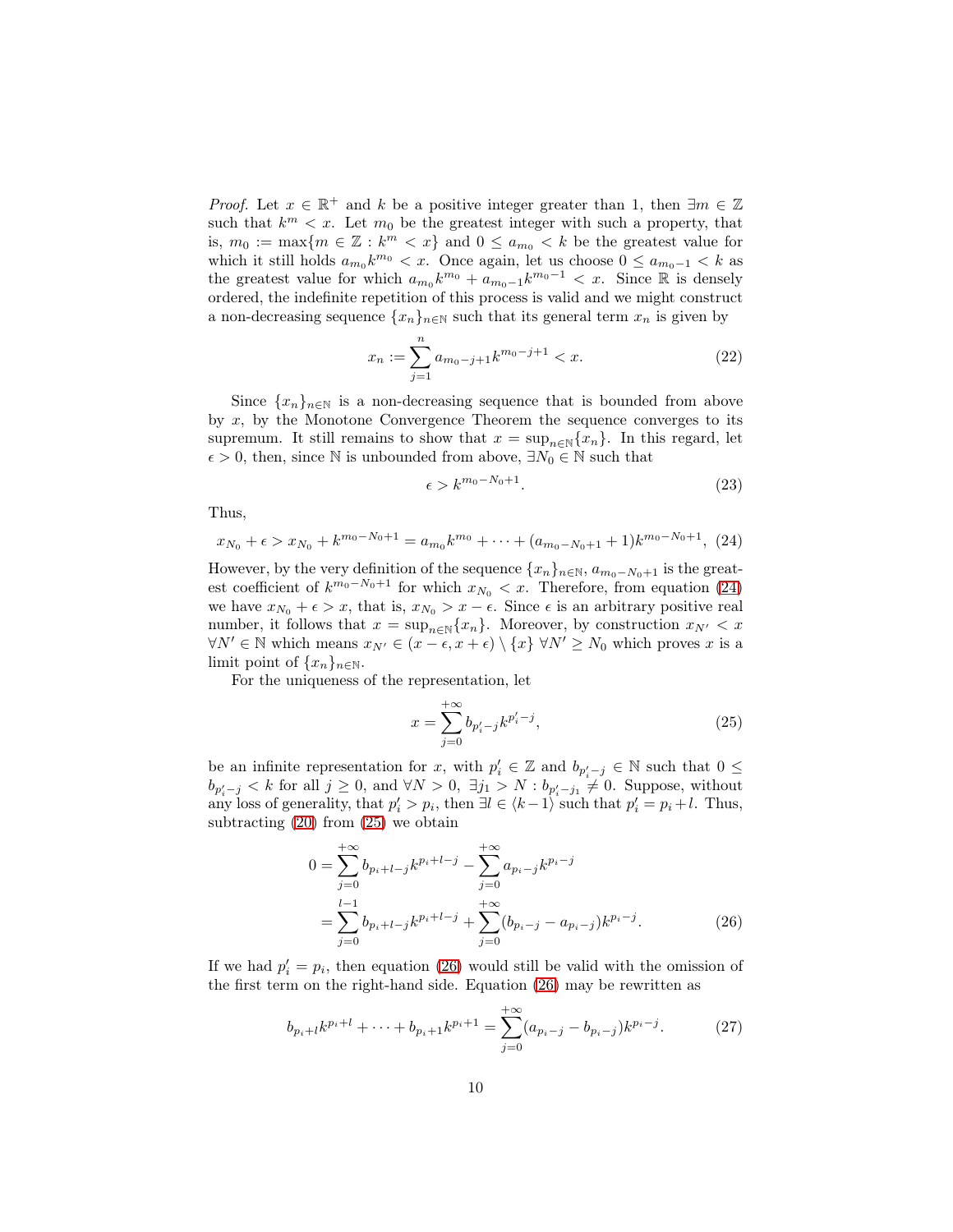From [Lemma 2.5,](#page-8-2) we have

$$
k^{p_i+l} > k^{p_i+l-1} > \dots > k^{p_i+1} = \sum_{j=0}^{+\infty} (k-1)k^{p_i-j},\tag{28}
$$

Since the coefficients  $b_{p_i+l-j}$  are all non-negative and  $-(k-1) \le a_{p_i-j}-b_{p_i-j} \le$  $k-1$ , we must have  $b_{p_i+l-j} = 0$  for  $0 \le j \le l-2$  and

<span id="page-10-0"></span>
$$
b_{p_i+1}k^{p_i+1} = \sum_{j=0}^{+\infty} (a_{p_i-j} - b_{p_i-j})k^{p_i-j},
$$
\n(29)

where, either  $b_{p_i+1} = 1$ , or  $b_{p_i+1} = 0$ . In the first case, according to [Lemma 2.5,](#page-8-2)  $a_{p_i-j} - b_{p_i-j} = k-1, \ \forall j \in \mathbb{N}$ , which is equivalent to the assertion that  $a_{p_i-j} =$  $k-1$  and  $b_{p_i-j} = 0$  for all  $j \in \mathbb{N}$ , which in turn contradicts the hypothesis that  $\forall N > 0, \exists j_1 > N : b_{p'_i-j_1} \neq 0.$  Therefore, we must have  $b_{p_i+1} = 0.$  We want to prove that  $a_{p_i-j} = b_{p_i-j}, \forall j \in \mathbb{N}$  and we shall do so by induction on j. Let us prove the initial case, that is, for  $j = 0$ . Suppose  $b_{p_i} > a_{p_i}$ , then equation [\(29\)](#page-10-0) can be rewritten as

<span id="page-10-1"></span>
$$
(b_{p_i} - a_{p_i})k^{p_i} = \sum_{j=1}^{+\infty} (a_{p_i-j} - b_{p_i-j})k^{p_i-j},
$$
\n(30)

From [Lemma 2.5,](#page-8-2) for equation [\(30\)](#page-10-1) to hold, either  $(b_{p_i} - a_{p_i}) = 1$ , or  $(b_{p_i} - a_{p_i}) =$ 0. In the first case, it follows that  $a_{p_i-j} = k-1$  and  $b_{p_i-j} = 0$  for all  $j \in \mathbb{N}_1$ , which again contradicts the hypothesis that  $\forall N > 0, \exists j_1 > N : b_{p'_i - j_1} \neq 0$ . The case  $a_{p_i} > b_{p_i}$  is completely analogous and also leads to contradiction. Therefore,  $b_{p_i} = a_{p_i}$ . For the final step of the induction, suppose  $a_{p_i-j}$  $b_{p_i-j}, \ \forall j \in \langle n \rangle$ , where  $n \in \mathbb{N}$ , then from equation [\(29\)](#page-10-0) it follows

$$
\sum_{j=0}^{+\infty} (a_{p_i-j} - b_{p_i-j})k^{p_i-j} = \sum_{j=n+1}^{+\infty} (a_{p_i-j} - b_{p_i-j})k^{p_i-j} = 0,
$$
 (31)

which may be rewritten as

<span id="page-10-2"></span>
$$
(b_{p_i-n-1} - a_{p_i-n-1})k^{p_i-n-1} = \sum_{j=0}^{+\infty} (a_{p_i-n-2-j} - b_{p_i-n-2-j})k^{p_i-n-2-j}
$$
 (32)

Again from [Lemma 2.5,](#page-8-2) for equation [\(32\)](#page-10-2) to hold, either  $(b_{p_i-n-1} - a_{p_i-n-1}) =$ 1, or  $(b_{p_i-n-1}-a_{p_i-n-1})=0$ . In the first case, it follows that  $a_{p_i-j}=k-1$ and  $b_{p_i-j} = 0$  for all  $j \in \mathbb{N}_{n+2}$ , which again contradicts the hypothesis that  $\forall N > 0, \exists j_1 > N : b_{p'_i-j_1} \neq 0.$  Therefore,  $b_{p_i-n-1} = a_{p_i-n-1}$ , hence  $a_{p_i-j} = a_{p_i-j}$  $b_{p_i-j}, \forall j \in \langle n+1 \rangle$  and the final step of the induction is done.  $\Box$ 

<span id="page-10-3"></span>Remark 2.6. The Infinite Basis Representation Theorem allows a unique representation in a given basis  $k \in \mathbb{N}_2$  for any positive real number x in such a way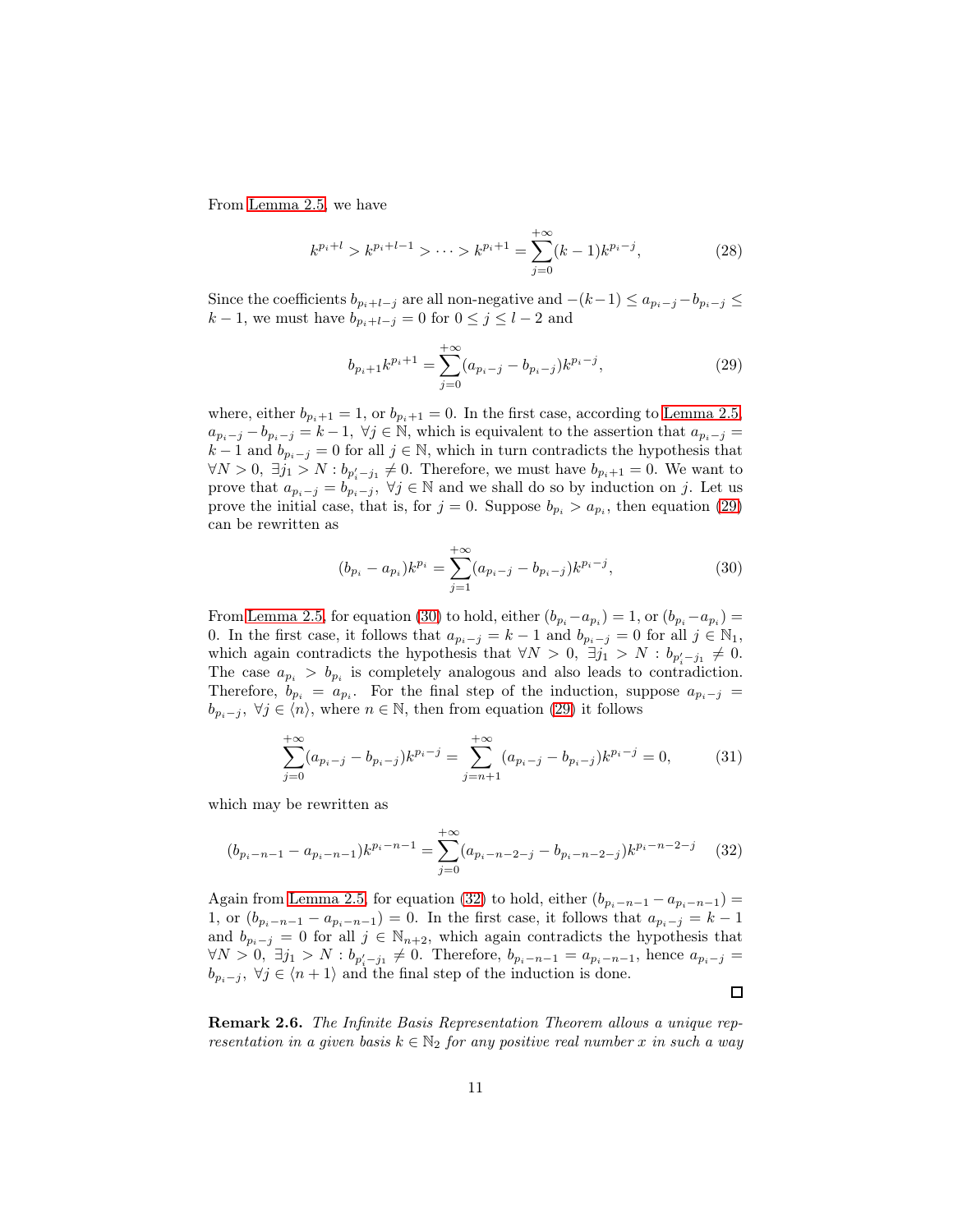that there are infinitely many non-zero digits, that is,  $q := [a_{p_i} \cdots a_0, a_{-1} \cdots]_k$ . In the case of a positive rational number, however, there is always a finite string of digits that repeats itself indefinitely and so, a finite amount of numbers is enough to describe it. In the case  $q \in \mathbb{Q}^+$ , we shall use the following notation

$$
q = [a_{p_i} \cdots a_0, \cdots a_{-\rho_0} \overline{a_{\rho_0 - 1} \cdots a_{-\rho_0 - T}}]_k
$$
\n
$$
(33)
$$

$$
= [a_{p_i} \cdots a_0, \cdots a_{-\rho_0}]_k + [0, \cdots \overline{a_{\rho_0 - 1} \cdots a_{-\rho_0 - T}}]_k
$$
(34)

$$
=: Reg_k(q) + \overline{Rep_k(q)},\tag{35}
$$

where the string of digits under the horizontal line is the repeating portion of  $q$ , called its **repetend** and denoted by  $Rep_k(q)$ ,  $T \in \mathbb{N}$  is the number of digits in the repeating cycle, called the **period** or **length of the repetend**, and  $Reg_k(q)$ denotes the non-repeating string of digits of  $q$ , called its **regular part**. Clearly, there is no possibility of confusion between a finite and an infinite representation, since in the latter  $T \geq 1$  and a horizontal line over a finite string of digits is always present. In the former case though, we might assume  $T = 0$ , where q reduces to  $q := [a_{p_i} \cdots a_0, \cdots a_{-\rho_0}]_k$ , and the digits are now considered with respect to its finite representation to the base k. Furthermore, if  $q \in \mathbb{Q}_{T_k}$ , then q has both a finite and an infinite representation to the base k, which are evidently distinct from one another. As an example,  $[4.25]_6 = [4.24\overline{5}]_6$ .

#### <span id="page-11-0"></span>2.4 Digital sum, additive persistence and digital root

**Definition 2.5.** Let n be a natural number to the base  $k$ . Then, the function  $d_k : \mathbb{N} \to \mathbb{N}$  defined by

$$
d_k(n) = d_k([a_{p_i} \cdots a_0]_k) := \sum_{j=0}^{p_i} a_{p_i - j}
$$
 (36)

is called the **digital sum** of n with respect to the base  $k$ .

#### Example 2.4.

- (i)  $d_{10}([7205]_{10}) = d_{10}(7205) = 7 + 2 + 0 + 5 = [14]_{10} = 14$
- (ii)  $d_6([425]_6) = 4 + 2 + 5 = 11 = [15]_6$
- (iii)  $d_2([101011]_2) = 1 + 0 + 1 + 0 + 1 + 1 = 4 = [100]_2$
- (iv)  $d_{16}([2ATE]_{16}) = 2 + A + 7 + E = [21]_{16}$

**Proposition 2.3.** Let n be a natural number to the base k. Then,  $d_k(n) \leq n$ and equality holds if and only if n is a single digit number to the base  $k$ .

*Proof.* Using the definition of the function  $d_k$  it is straightforward that

$$
d_k(n) = \sum_{j=0}^{p_i} a_{p_i - j} \le \sum_{j=0}^{p_i} a_{p_i - j} k^{p_i - j} = n.
$$
 (37)

and clearly equality holds if and only if  $p_i - j = 0$  for  $0 \le j \le p_i$ , which is equivalent to stating that  $p_i = 0$ . Thus,  $n = a_0 = \sum_{j=0}^{0} a_{p_i - j} = d_k(n)$ .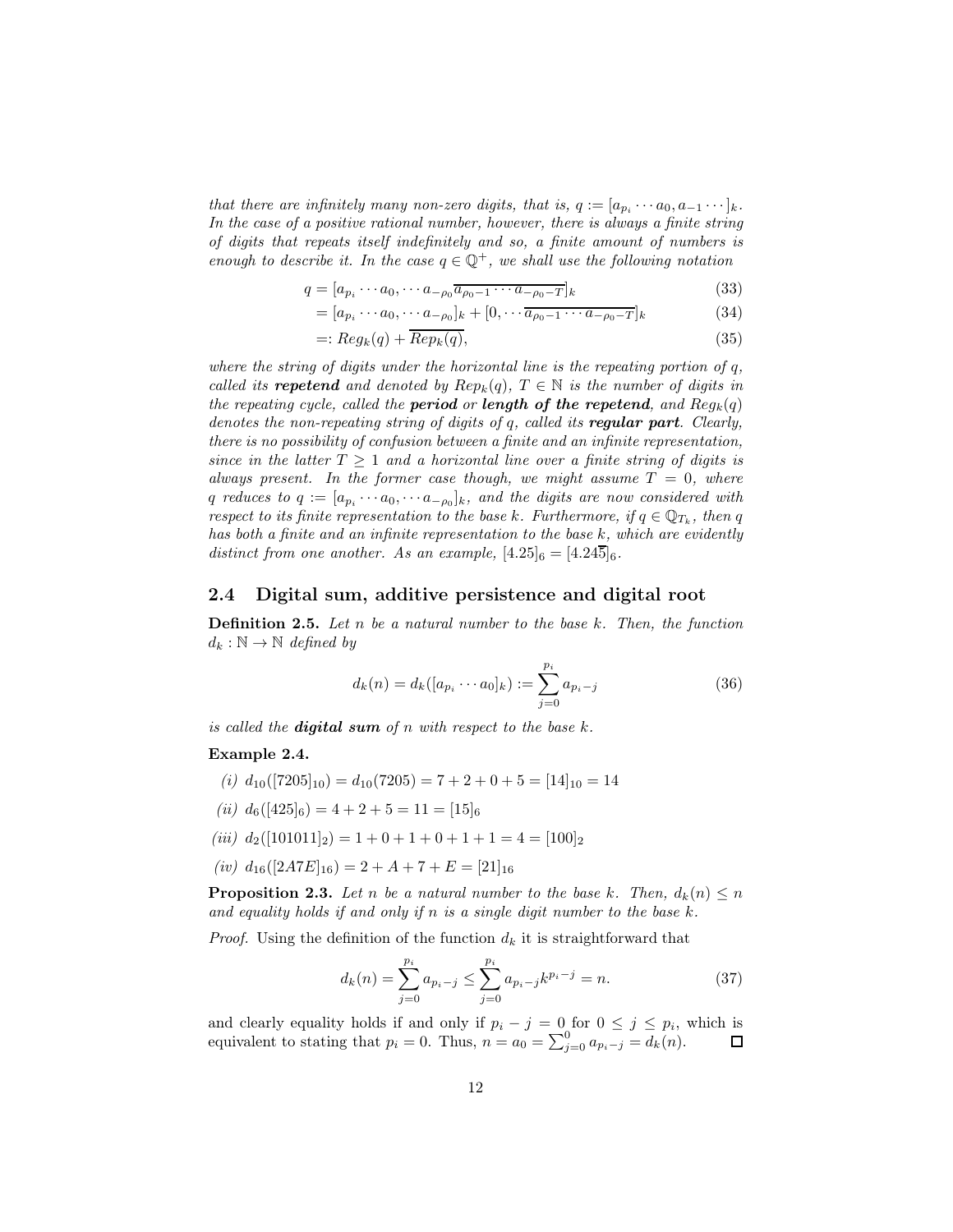**Remark 2.7.** Since  $d_k(n) \in \mathbb{N}$  we might calculate its digital sum with respect to the base k, that is,  $d_k([d_k(n)]_k) \leq d_k(n) \leq n$  and this process might be iterated as many times as we please by composing the digital sum function with itself multiple times. For convenience we shall define the N-times composition of  $d_k$ with itself as

$$
d_k^{(N)}(n) := (d_k \circ \cdots \circ d_k)(n). \tag{38}
$$

Moreover, it is clear that from the definition of  $d_k$  and from the fact that N is bounded from bellow, given a basis k,  $\forall n \in \mathbb{N}, \exists N \in \mathbb{N} : d_k^{(N)}$  $k^{(N)}(n) = b_0$ , where  $b_0$ is a single digit number to the base k, that is  $0 \le b_0 \le k - 1$ .

**Definition 2.6.** Let  $n \in \mathbb{N}$ . Then, the function  $\mathcal{A}_k : \mathbb{N} \to \mathbb{N}$  such that  $\mathcal{A}_k(n) :=$  $\min\{N \in \mathbb{N} : 0 \leq d_k^{(N)}\}$  $\binom{N}{k}(n) \leq k-1$  is called the **additive persistence** of n with respect to the base k.

Remark 2.8. The additive persistence function gives the minimum number of times we need to add the digits of a particular number recursively until we obtain a single digit number.

#### Example 2.5.

- (i)  $d_{10}(7205) = 14$  and  $d_{10}(14) = 5 \implies A_{10}(7205) = 2$ ;
- (ii)  $d_6([425]_6) = [15]_6$ ,  $d_6([15]_6) = 6 = [10]_6$ , and  $d_6([10]_6) = [1]_6 \implies$  $\mathcal{A}_6([425]_6) = 3;$
- (iii)  $d_2([101011]_2) = [100]_2$  and  $d_2([100]_2) = [1]_2 \implies A_2([101011]_2) = 2$ .
- (iv)  $d_{16}([2ATE]_{16}) = 2 + A + 7 + E = [21]_{16}$  and  $d_{16}([21]_{16}) = [3]_{16} \implies$  $\mathcal{A}_{16}([2ATE]_{16}) = 2.$

<span id="page-12-0"></span>**Definition 2.7.** The function  $r_k : \mathbb{N} \to \langle k-1 \rangle$  defined by  $r_k(n) := d_k^{\mathcal{A}_k(n)}(n)$ is called the **digital root** of  $n$  to the base  $k$ .

**Example 2.6.** From the previous example it follows that  $r_{10}(7205) = 5$ ,  $r_6([425]_6) =$  $[1]_6$  and  $r_2([101011]_2) = [1]_2$ .

Some of the previous results may be easily extended from natural to nonrepeating rational numbers.

<span id="page-12-1"></span>**Definition 2.8.** Let  $\bar{d}_k$  :  $\mathbb{Q}_{T_k}^+ \to \mathbb{N}$  and  $\bar{r}_k$  :  $\mathbb{Q}_{T_k}^+ \to \langle k-1 \rangle$  be defined as  $\bar{d}_k(q) := d_k(k^{\rho_0}q)$  and  $\bar{r}_k(q) := r_k(k^{\rho_0}q)$  where  $\rho_0$  is the minimum exponent of q to the base k, then  $\bar{d}_k$  and  $\bar{r}_k$  are called the **terminating fractional** digital sum (TFDS) and the terminating fractional digital root (TFDR) of  $q \in \mathbb{Q}_{T_k}^+$  to the base  $k \in \mathbb{N}_2$ .

**Example 2.7.** (i)  $\bar{d}_{10}([72.05]_{10}) = d_{10}(10^2 \cdot 72.05) = d_{10}(7205) = 14$  and analogously  $\bar{r}_{10}([72.05]_{10}) = r_{10}(10^2 \cdot 72.05) = r_{10}(7205) = 5$ 

(ii)  $\bar{d}_2([1.01011]_2) = d_2(2^5[1.01011]_2) = d_2([101011]_2) = [100]_2$  and analogously  $\bar{r}_2([1.01011]_2) = r_2(2^5[1.01011]_2) = r_2([101011]_2) = [1]_2.$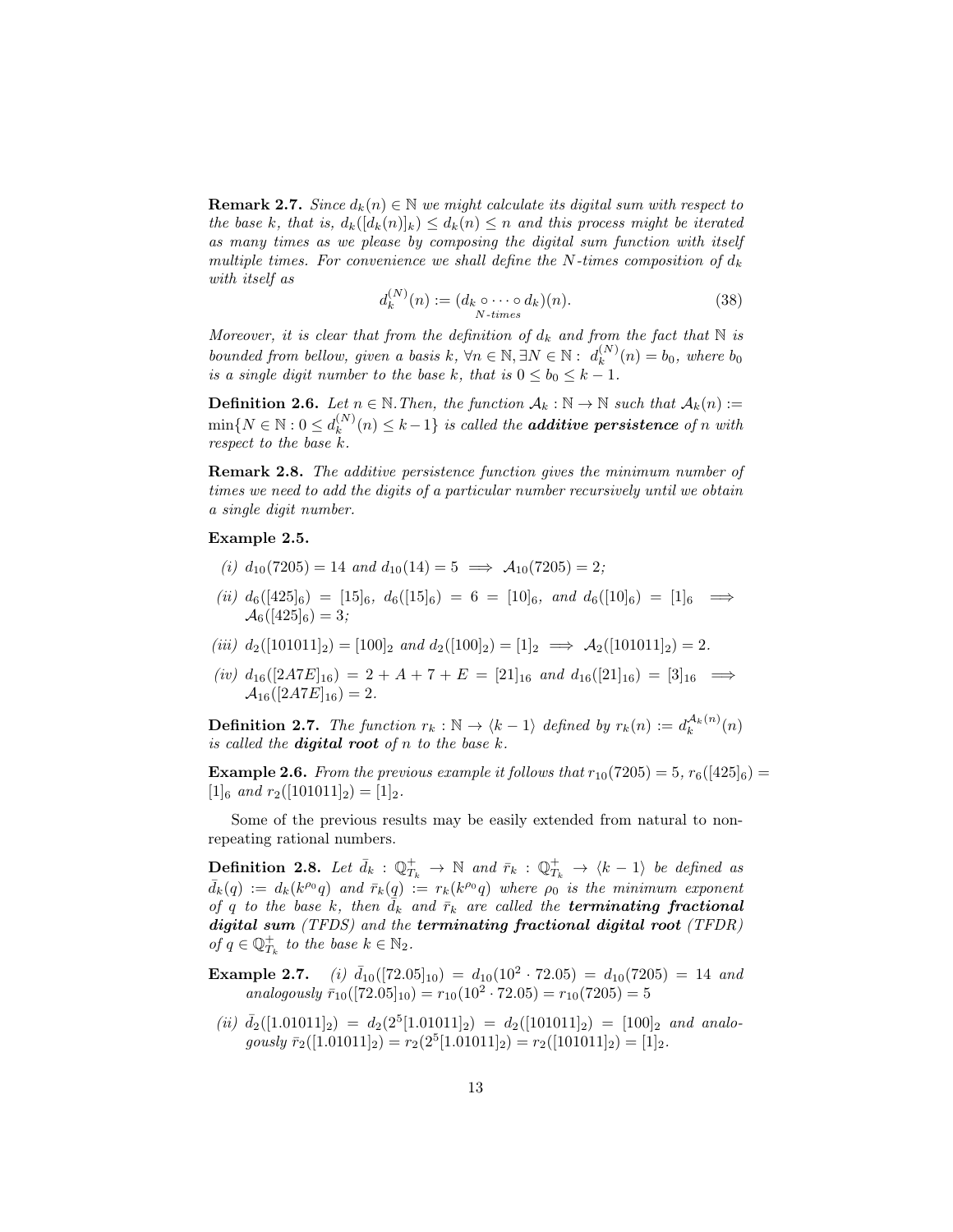### <span id="page-13-0"></span>3 Terminating Fractionals and Digital Root

<span id="page-13-2"></span>**Lemma 3.1.** Let  $q \in \mathbb{Q}_{T_k}^+$ , then  $\bar{d}_k(q) \equiv \bar{r}_k(q) \pmod{k-1}$ .

*Proof.* If  $q = 0$ , then evidently  $\bar{d}_k(q) = \bar{r}_k(q) = 0$ , and in particular,  $\bar{d}_k(q) \equiv$  $\bar{r}_k(q)$  (mod  $k-1$ ). Thus, let  $q \in \mathbb{Q}_{T_k}^+ \setminus \{0\}$  with  $\bar{d}_k(q) \equiv \gamma \pmod{k-1}$  where  $0 \leq \gamma < k-1$ , and  $q = [\alpha_{p_i} \cdots \alpha_{p_i - \rho_0}, \cdots \alpha_0]_k$  be the representation of q to the base  $k$ , then by definition,

$$
\bar{d}_k(q) = \bar{d}_k([\alpha_{p_i} \cdots \alpha_{p_i - \rho_0}, \cdots \alpha_0]_k) = \sum_{j=0}^{p_i} \alpha_{p_i - j} =: q' \in \mathbb{N}.
$$
 (39)

Therefore,  $\bar{d}_k(q) \equiv \gamma \pmod{k-1}$  if and only if  $q' \equiv \gamma \pmod{k-1}$ . Again by the Finite Representation Theorem we may write  $q' = [\alpha'_{p'_i} \cdots \alpha'_{0}]_k$  from which it follows that

$$
q'' := \bar{d}_k(q') = \sum_{j=0}^{p'_i} \alpha'_{p'_i - j} \equiv \sum_{j=0}^{p'_i} \alpha'_{p'_i - j} k^{p_i - j} \pmod{k - 1} = q'. \tag{40}
$$

Thus,  $q'' \equiv q' \pmod{k-1} \equiv \gamma \pmod{k-1}$ , that is  $\bar{d}_k(\bar{d}_k(q)) \equiv \gamma \pmod{k-1}$ . By induction it follows that  $\forall n \in \mathbb{N}_1$ ,  $\bar{d}_k^{(n)}$  $\binom{n}{k}(q) \equiv \gamma \pmod{k-1}$  and particularly  $\bar{r}_k(q) = \bar{d}_k^{\mathcal{A}_k(q)}(q) \equiv \gamma \pmod{k-1}.$  $\Box$ 

**Remark 3.1.** Notice that from the congruence relation  $\bar{r}_k(q) \equiv \gamma \pmod{k-1}$ it follows that  $\bar{r}_k(q) = \gamma + l(k-1)$ , where  $l \in \mathbb{Z}$  and since the digital root is a positive single digit number

$$
\bar{r}_k(q) = \begin{cases} \gamma, & \text{if} \quad 0 < \gamma < k - 1 \\ k - 1, & \text{if} \quad \gamma = 0 \quad \land \quad l = 1 \\ 0, & \text{if} \quad \gamma = 0 \quad \land \quad l = 0 \end{cases}
$$

It is also evident that  $\bar{r}_k(q) = 0 \Leftrightarrow \bar{d}_k(q) = 0 \Leftrightarrow q = 0$ . From which it follows that  $\bar{r}_k(q) = k - 1 \Leftrightarrow \bar{d}_k(q)$  is a multiple of  $k - 1$  and also if  $q \in \mathbb{N}$ , then it is a multiple of  $k-1$ .

<span id="page-13-1"></span>**Theorem 3.1.** Let  $q \in \mathbb{Q}_{T_k}^+ \setminus \{0\}$  and  $r \in \mathbb{N}_2$  such that r is a proper divisor of k, then  $\exists \delta_i \in \mathcal{D}_{k-1}$ 

$$
\left\{ \overline{r}_{k} \left( \frac{q}{r^{j}} \right) \right\}_{j \in \mathbb{N}} \subseteq \Gamma_{\delta_{i}}^{k-1}.
$$
\n(41)

*Proof.* Let us denote  $\bar{r}_k(q/r^j) =: R_j$ . Since, by [Proposition 2.1,](#page-5-1) the collection of orbits  $\{\Gamma_{\delta}^{k-1}\}_{{\delta \in \mathcal{D}_{k-1}}}$  partitions the set  $\mathbb{Z}_{k-1}$ , given  $j \in \mathbb{N}$ ,  $\exists \delta \in \mathcal{D}_{k-1}$  such that  $\overline{r_k\left(\frac{q}{r^j}\right)} = \overline{R}_j \in \Gamma_{\delta}^{k-1}$ . Let  $\Gamma_{\delta_0}^{k-1}$  be the orbit containing  $\overline{R}_0 = \overline{r_k(q)}$ . We shall prove that  $\forall j \in \mathbb{N}, \overline{R}_j \in \Gamma_{\delta_0}^{k-1}$ . Suppose, by contradiction,  $\exists j_1 \neq 0$ :  $\overline{R}_{j_1} \notin \Gamma_{\delta_0}^{k-1}$ , that is, suppose  $\exists \delta_1 \in \mathcal{D}_{k-1}$  with  $\delta_0 \neq \delta_1$  such that  $\overline{R}_{j_1} \in \Gamma_{\delta_1}^{k-1}$ .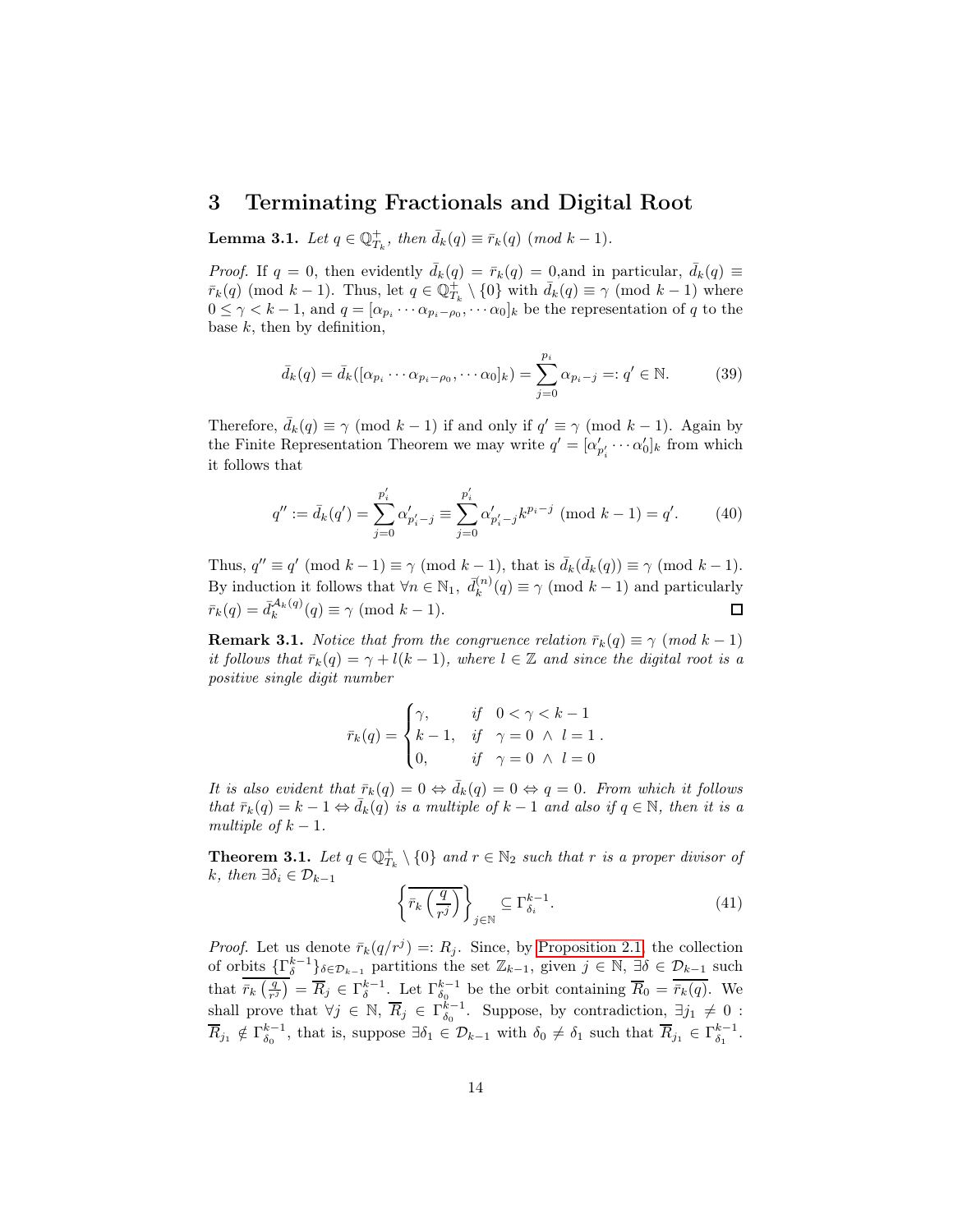Denoting  $\frac{q}{r^j}$  =:  $q_j$ , according to [Theorem 2.2,](#page-7-3) both  $q_0 = q$  and  $q_{j_1}$  may be uniquely represented to the base  $k$  as

<span id="page-14-0"></span>
$$
q_0 = q = \sum_{l=0}^{p_i} \alpha_{p_i-l} k^{p_i - \rho_0 - l},
$$
\n(42)

and

<span id="page-14-1"></span>
$$
q_{j_1} = \frac{q}{r^{j_1}} = \sum_{l=0}^{p'_i} \alpha'_{p'_i - l} k^{p'_i - \rho'_0 - l},
$$
\n(43)

where  $\rho_0$  and  $\rho'_0$  are the minimum exponents of  $q_0$  and  $q_{j_1}$  to the base k, respectively. Since  $\rho_0$  is the minimum exponent of q, equations [\(42\)](#page-14-0) and [\(43\)](#page-14-1) imply

$$
k^{\rho_0} q_0 = k^{\rho_0} q = \sum_{l=0}^{p_i} \alpha_{p_i-l} k^{p_i-l} \equiv \sum_{l=0}^{p_i} \alpha_{p_i-l} \; (\text{mod } k-1),\tag{44}
$$

that is,

<span id="page-14-2"></span>
$$
k^{\rho_0}q \equiv \bar{d}_k(q_0) \pmod{k-1},\tag{45}
$$

and

$$
k^{\rho_0}q = r^{j_1} \sum_{l=0}^{p'_i} \alpha'_{p'_i-l} k^{p'_i + \rho_0 - \rho'_0 - l} \equiv r^{j_1} \sum_{l=0}^{p'_i} \alpha'_{p'_i-l} \; (\text{mod } k-1),\qquad (46)
$$

that is,

<span id="page-14-3"></span>
$$
k^{\rho_0}q \equiv r^{j_1}\bar{d}_k (q_{j_1}) \pmod{k-1}.
$$
 (47)

Moreover, by [Lemma 3.1,](#page-13-2)  $\bar{d}_k(q_0) \equiv R_0 \pmod{k-1}$  and  $\bar{d}_k(q_{j_1}) \equiv R_{j_1} \pmod{k-1}$ 1). Thus, from equations [\(45\)](#page-14-2) and [\(47\)](#page-14-3) it follows that

<span id="page-14-4"></span>
$$
r^{j_1} R_{j_1} \equiv R_0 \pmod{k-1}.
$$
 (48)

Now, since  $r \in \mathcal{D}_k$ , from [Remark 2.1,](#page-3-1)  $\forall j \in \mathbb{N}$ , gcd  $(r^j, k-1) = 1$ , from which it follows, particularly, that  $\forall j \in \mathbb{N}, \overline{r^j} \in \Gamma_1^{k-1}$ . Moreover, since the action  $\phi: \Gamma_1^{k-1} \times \mathbb{Z}_{k-1} \to \mathbb{Z}_{k-1}$ , given by  $\phi(g, x) := gx$  defined in [Proposition 2.1](#page-5-1) leaves the orbits invariant,  $\overline{r}^{j_1} \overline{R}_{j_1} \in \Gamma_{\delta_1}^{k-1}$ , which is a contradiction since from equation [\(48\)](#page-14-4)  $\overline{r}^{j_1} \overline{R}_{j_1} = \overline{R}_0 \in \Gamma_{\delta_0}^{k-1}$  and the orbits are disjoint.

 $\Box$ 

<span id="page-14-5"></span>**Corollary 3.1.** Let  $q \in \mathbb{Q}_{T_k}^+ \setminus \{0\}$  and  $r \in \mathbb{N}_2$  such that r is a proper divisor of k. If  $\bar{r}_k(q) \equiv 0 \pmod{k-1}$ , then  $\bar{r}_k(q/r) \equiv 0 \pmod{k-1}$ .

*Proof.* From [Theorem 3.1](#page-13-1)  $\overline{r}_k(q) \in \Gamma_{k-1}^{k-1} = {\overline{0}}$  and consequently  $\overline{r}_k(q/r) \in$  $\Gamma_{k-1}^{k-1} = {\overline{0}}$ , that is  $\bar{r}_k(q/r) \equiv 0 \pmod{k-1}$ .  $\Box$ 

Example 3.1. As an example let us look again at the decimal basis case. In this case, as already pointed out in [Example 2.2,](#page-6-3) the orbits are  $\Gamma_1^9 = {\{\overline{1}, \overline{2}, \overline{4}, \overline{5}, \overline{7}, \overline{8}\}},$  $\Gamma_3^9 = \{ \overline{3}, \overline{6} \}$ , and  $\Gamma_9^9 = \{ \overline{0} \}$ . Since 2 and 5 are the proper divisors of 10, the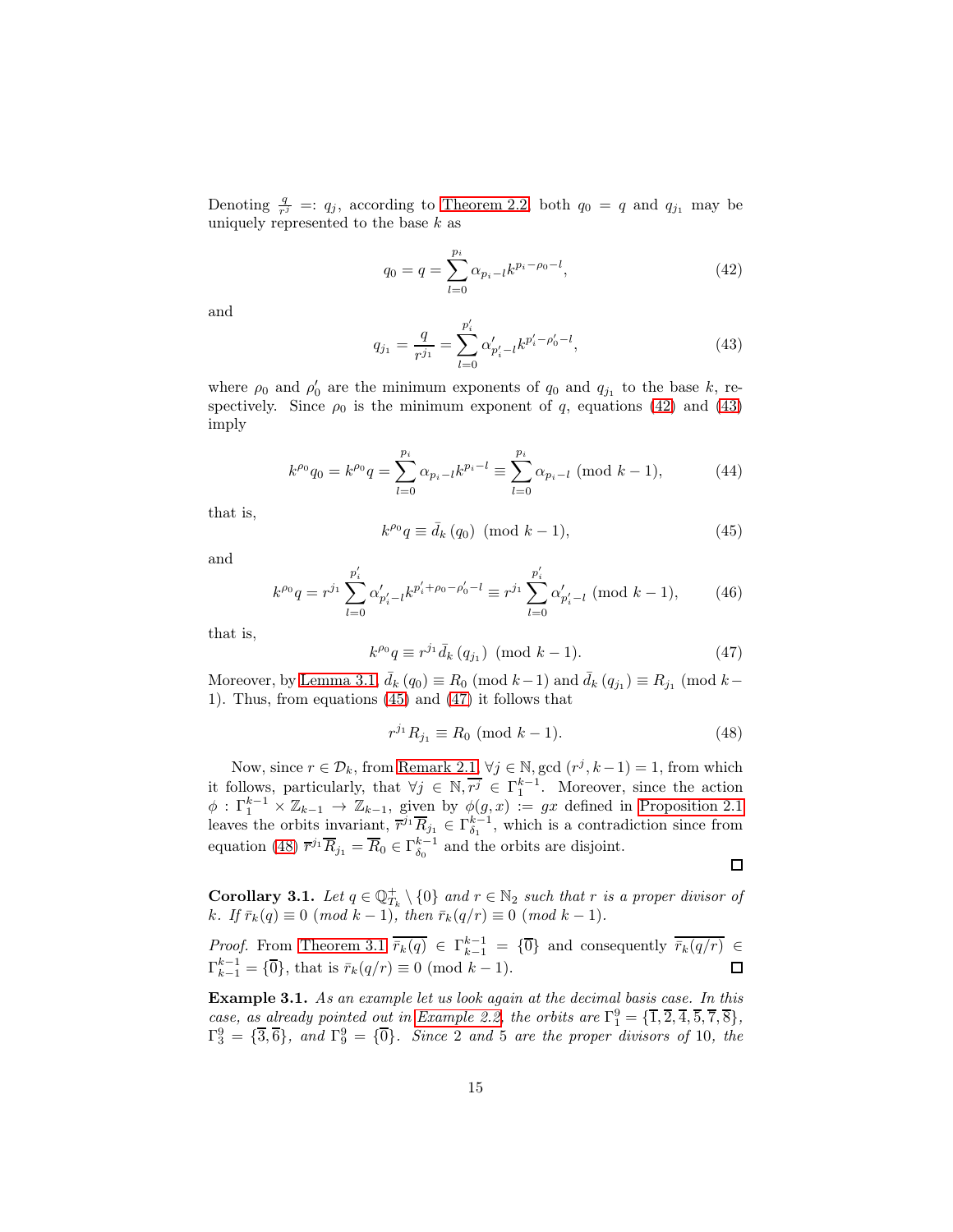division of any non-repeating decimal number by powers of 2 or 5 will again result in a non-repeating decimal number. Moreover, according to [Theorem 3.1,](#page-13-1) the digital root of two numbers whose ratio are integer powers of 2 or 5 lies in the same orbit. As a consequence of [Corollary 3.1,](#page-14-5) the orbit of 9 is special in the sense that it contains only one element, namely,  $\overline{0}$ , which means that if the terminating fractional digital root of a number q is in  $\Gamma_9^9$ , every number whose ratio by q yields integer powers of 2 or 5 has digital root equal to 9. This example is interestingly enough, however, it might immediately lead oneself to ask if there is any similar conclusions we can draw on for repeating fractionals such as 1/7 or 3/11. The answer is "yes, we can." We cannot apply either definitions [2.7](#page-12-0) or [2.8,](#page-12-1) but we could turn our attention to repetends to see if any pattern emerges in this case, which may be investigated by directly looking at the repetend. The following section is devoted to this matter.

Example 3.2. For a final example, consider the non-decimal base example given by the sequence of terminating fractionals to the base 8,  $\{25\}_{8}$ ,  $[12.4]_{8}$ ,  $[5.2]_{8}$ ,  $[2.5]_8$ ,  $[1.24]_8$ ,  $\cdots$ , which is a geometric progression with respect to the base 8 with ratio 1/2. Since the digital root of the number  $[25]_8$  is 7, as a consequence of [Corollary 3.1,](#page-14-5) dividing  $[25]_8$  by powers of 2 will result in non-fractional numbers to the base 8 with the same digital root 7.

### <span id="page-15-0"></span>4 Repeating Fractionals and Digital Root

<span id="page-15-1"></span>**Theorem 4.1.** Let  $n \in \mathbb{N}_1$ ,  $s \in \mathbb{N}_2$  such that  $n/s$  is an irreducible fraction to the base k and  $s = k_1^{l_1} \cdots k_m^{l_m} p$ , where  $l_1, \cdots, l_m \in \mathbb{N}$ ,  $k_1, \ldots, k_m$  are primes in the prime decomposition of k, and  $p \in \mathbb{N}_2$  such that gcd  $(p, k - 1) = gcd(p, k) = 1$ . Then,  $n/s \in \mathbb{Q}_{R_k}$  and letting  $n_{s,T}$  be its repetend,  $\bar{r}_k(n_{s,T}) \equiv 0 \mod (k-1)$ .

*Proof.* The fact that  $n/s$  is a repeating fractional is a direct consequence of [Lemma 2.3.](#page-3-2) Thus, by the infinite basis representation theorem, [Theorem 2.3,](#page-8-3) we have

$$
t := \frac{n}{s} = \sum_{j=0}^{+\infty} a_{p_i - j} k^{p_i - j},\tag{49}
$$

<span id="page-15-3"></span>
$$
= \sum_{j=0}^{p_i + \rho_0} a_{p_i - j} k^{p_i - j} + \sum_{j=p_i + \rho_0 + 1}^{\infty} a_{p_i - j} k^{p_i - j}
$$
(50)

$$
= \sum_{j=0}^{p_i + \rho_0} a_{p_i - j} k^{p_i - j} + \sum_{j=0}^{\infty} a_{-\rho_0 - 1 - j} k^{-\rho_0 - 1 - j}
$$
(51)

<span id="page-15-2"></span>
$$
= Reg_k(t) + \overline{Rep_k(t)}
$$
\n(52)

where  $p_i \in \mathbb{Z}, a_{p_i-j} \in \langle k-1 \rangle$  for all  $j \in \mathbb{N}$ , and  $\rho_0$  is the minimum exponent of the regular part of  $q$ . According to [Remark 2.6,](#page-10-3) the second term in the right-hand side of equation [\(52\)](#page-15-2) contains the cyclic part of t. In addition,  $\exists T \geq 1$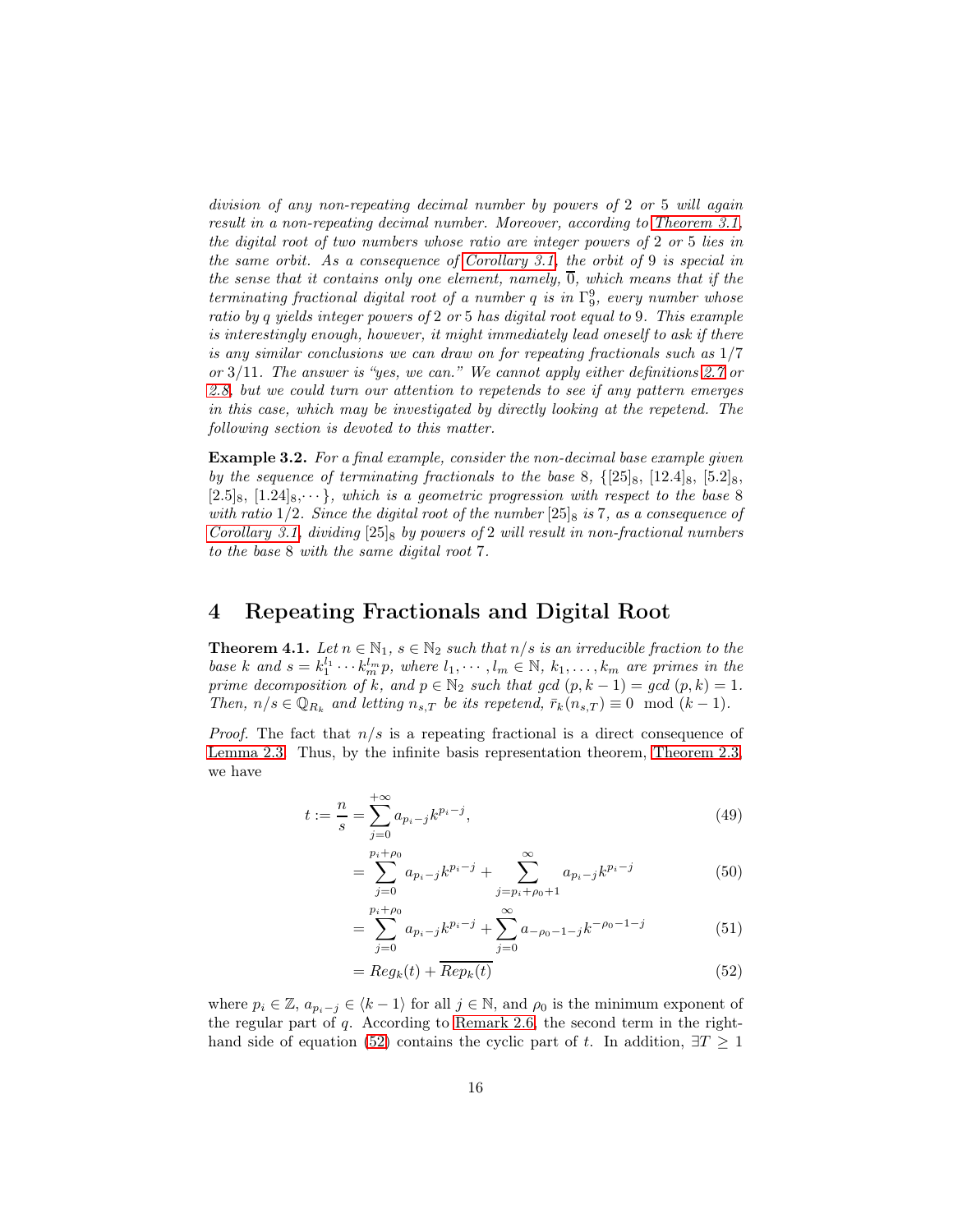such that  $\forall j \in \mathbb{N}$   $a_{-\rho_0-1-j} = a_{-\rho_0-1-j-T}$ . Furthermore, using the Euclidean algorithm we may rewrite the summation variable  $j$  in the cyclic term in  $(52)$ as  $j = m + lT$ , where  $0 \le m \le T - 1$  and  $l \ge 0$ , obtaining

$$
t = \sum_{j=0}^{p_i + \rho_0} a_{p_i - j} k^{p_i - j} + k^{-\rho_0 - 1} \sum_{m=0}^{T-1} \sum_{l=0}^{\infty} a_{-\rho_0 - 1 - m - l} k^{-(m + l)} \tag{53}
$$

$$
= \sum_{j=0}^{p_i+\rho_0} a_{p_i-j} k^{p_i-j} + k^{-\rho_0-1} \sum_{m=0}^{T-1} a_{-\rho_0-1-m} k^{-m} \sum_{l=0}^{\infty} k^{-l} \tag{54}
$$

<span id="page-16-0"></span>
$$
= \sum_{j=0}^{p_i+\rho_0} a_{p_i-j} k^{p_i-j} + \frac{k^{T-\rho_0-1}}{k^T-1} \sum_{m=0}^{T-1} a_{-\rho_0-1-m} k^{-m}
$$
(55)

Since t is a repeating fractional to the base  $k, \, \nexists t \in \mathbb{N}$  such that  $k^r t \in \mathbb{N}$ . However, by letting  $t' := k^{\rho_0} t$  we eliminate negative powers of k appearing in the sums of [\(55\)](#page-16-0), that is

<span id="page-16-1"></span>
$$
t' = k^{\rho_0} t = \sum_{j=0}^{p_i + \rho_0} a_{p_i - j} k^{p_i + \rho_0 - j} + \frac{k^{T-1}}{k^T - 1} \sum_{m=0}^{T-1} a_{-\rho_0 - 1 - m} k^{-m},
$$
 (56)

The term  $k^T - 1$  in the denominator of [\(56\)](#page-16-1) is precisely what makes t' a repeating fractional number to the base k. Multiplying the last equation by  $k^T - 1$  we obtain

<span id="page-16-2"></span>
$$
(k^T - 1)t' = \left[ (k^T - 1) \sum_{j=0}^{p_i + \rho_0} a_{p_i - j} k^{p_i + \rho_0 - j} + \sum_{m=0}^{T-1} a_{-\rho_0 - 1 - m} k^{T-1 - m} \right] \in \mathbb{N} \tag{57}
$$

From equations [\(49\)](#page-15-3), [\(56\)](#page-16-1) and [\(57\)](#page-16-2), we obtain the following result

<span id="page-16-3"></span>
$$
(kT - 1)k\rho_0 \frac{n}{s} = (k - 1) \left(\sum_{j=0}^{T-1} k^j\right) k^{\rho_0} \frac{n}{s} =: t'' \in \mathbb{N}_1
$$
 (58)

Since  $t'' \in \mathbb{N}_1$  and  $n/s$  is an irreducible fraction, s must divide the term  $k^{\rho_0}(k -$ 1)  $\sum_{j=0}^{T-1} k^j$ . By definition of k and  $\rho_0$  we have that  $k_1^{l_1} \cdots k_m^{l_m} | k^{\rho_0}$ , moreover, since  $s = k_1^{l_1} \cdots k_m^{l_m} p$  with gcd  $(p, k) =$  gcd  $(p, k - 1) = 1$ , it follows that  $\left(\sum_{j=0}^{T-1} k^j\right)/p =: u \in \mathbb{N}_1$ , that is

<span id="page-16-4"></span>
$$
(k-1)u\left(\frac{k^{\rho_0}}{k_1^{l_1}\cdots k_m^{l_m}}\right)n = t'',\tag{59}
$$

which implies  $t''$  is divisible by  $k - 1$ . In terms of congruences, from expressions [\(57\)](#page-16-2), [\(58\)](#page-16-3), and [\(59\)](#page-16-4) we have

$$
\left[ \left( k^{T} - 1 \right) \sum_{j=0}^{p_{i} + \rho_{0}} a_{p_{i} - j} k^{p_{i} + \rho_{0} - j} + \sum_{m=0}^{T-1} a_{-\rho_{0} - 1 - m} k^{T-1-m} \right] \equiv 0 \ (mod \ k-1) \ (60)
$$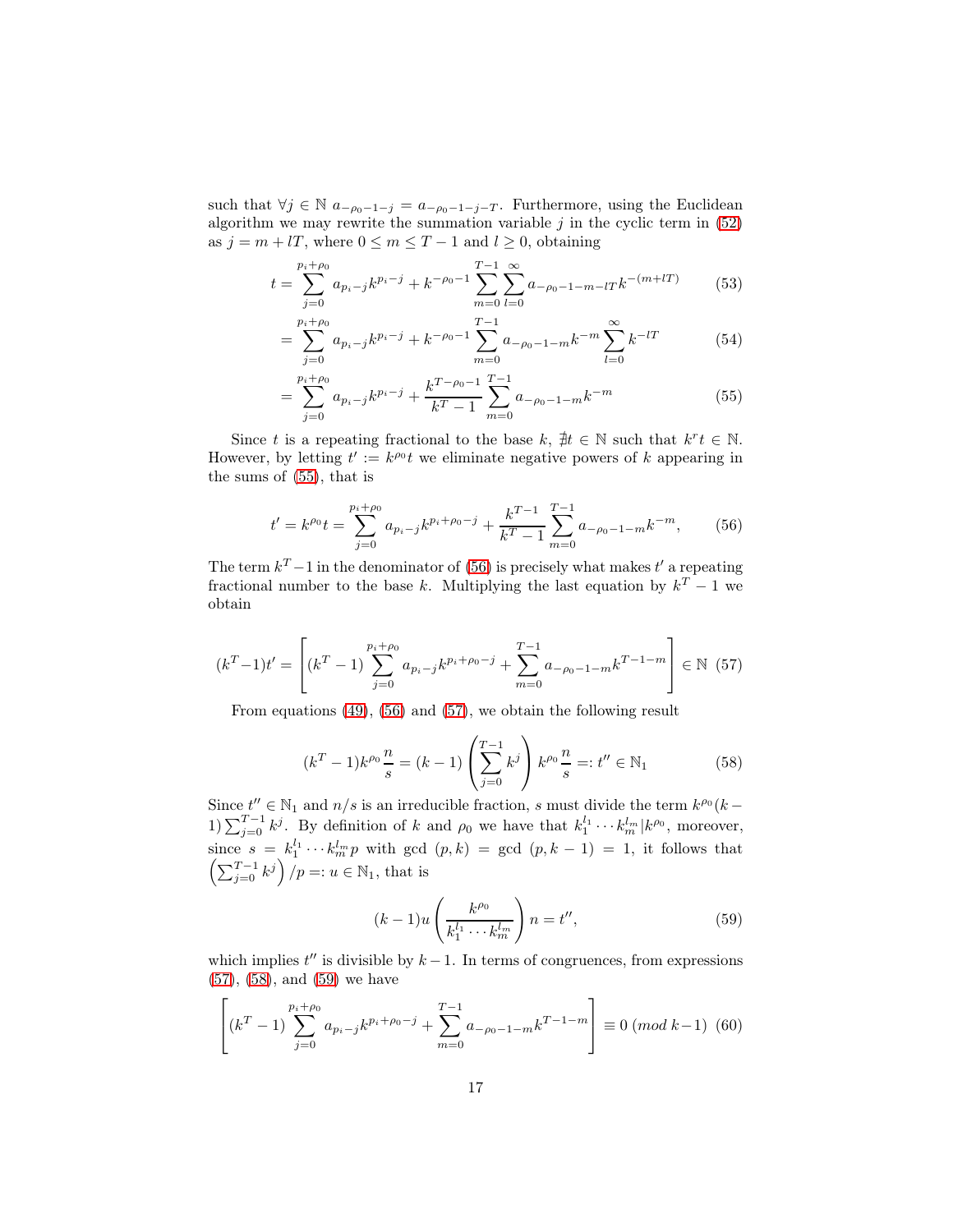and consequently

$$
\sum_{m=0}^{T-1} a_{-\rho_0 - 1 - m} k^{T-1 - m} \equiv \sum_{m=0}^{T-1} a_{-\rho_0 - 1 - m} \equiv 0 \pmod{k-1}
$$
 (61)

$$
= \bar{d}_k(\text{Rep}_k(t)) \equiv \bar{r}_k(\text{Rep}_k(t)) \text{ (mod } k-1) \tag{62}
$$

$$
\Box
$$

**Remark 4.1.** Since  $\forall q \in \mathbb{Q}_{T_k}^+, k^{\rho_0}q = n \in \mathbb{N},$  where  $\rho_0$  is the minimum exponent of q, such that  $\bar{r}_k(q) = \tilde{r}_k(k^{\rho_0}q) = r_k(n)$ , [Theorem 4.1](#page-15-1) is still valid if we replace  $n \in \mathbb{N}_1$ , by  $q \in \mathbb{Q}_{T_k}^+ \setminus \{0\}$ . Moreover, [Theorem 4.1](#page-15-1) essentially comple-ments [Theorem 3.1](#page-13-1) when considering divisions resulting in repeating fractionals. For instance, in the  $k = 10$  case, for any irreducible fraction  $n/s$  where s is such that  $\exists p \in \mathbb{N} : p | s \wedge \forall l_1, l_2, l_3 \in \mathbb{N} \ p \neq 2^{l_1} 3^{l_2} 5^{l_3}$ , the number  $n/s$  is not only a repeating decimal, but its repetend's digital root is always null, that is, it is a multiple of 9 irregardless of the value of the numerator's digital root  $r_k(n)$  in contraposition to the terminating fractionals case treated in [Theorem 3.1.](#page-13-1)

Example 4.1. For an example of a sequence of repeating decimals, consider the sequence  $\{9/p_n\}_{n\in\mathbb{N}}$  where  $\{p_n\}_{n\in\mathbb{N}}$  is the sequence of all prime numbers starting with  $p_1 = 7$ , that is,  $\{9/p_n\}_{n \in \mathbb{N}} = \{1.\overline{285714}, 0.\overline{81}, 0.\overline{692307}, 0.\overline{5294117647058823}\}$  $,\dots$ }, which explicits the first 4 terms of the sequence, which have repetends whose digital root is 9.

Example 4.2. For the final example, let us consider the following sequence to the base 8,  $\{ [25]_8, [5.17]_8, [1.1463]_8, \cdots \}$  which is a geometric progression of ratio 1/5. Since  $[5]_8 = 5$  is coprime to both  $[25]_8 = 21$  and  $[10]_8 = 8$ , then every term, except the first, in the preceding sequence is a repeating fractional to the base 8 whose repetends' digital root is 7.

# <span id="page-17-0"></span>5 Conclusion

The solution of a mathematical problem is usually strongly dependent upon the problem's characterization within a given mathematical structure. By adequately characterizing a problem we may be able to solve it nicely using theorems and techniques from the structure we have been able to model the problem on. Although the Preliminary section served the purpose of laying the foundations for the resolution of the main theorems, [Theorem 3.1](#page-13-1) and [Theorem 4.1,](#page-15-1) it definitely has its own merit. In [Subsection 2.2,](#page-4-0) [Proposition 2.1](#page-5-1) establishes a partition of  $\mathbb{Z}_n$  into distinct orbits under the action of the group of units contained in  $\mathbb{Z}_n$ . Moreover, the number of orbits is shown to be precisely the number of divisors of  $n$ . [Theorem 2.1](#page-6-2) describes the orbits in a useful and simpler form through the sets  $\Gamma_{\delta_i}^n$ . In [Subsection 2.3,](#page-7-0) we have presented both the finite and infinite representation theorems, [Theorem 2.2](#page-7-3) and [Theorem 2.3,](#page-8-3) which were useful for the main results in [Theorem 3.1](#page-13-1) and [Theorem 4.1,](#page-15-1) respectively. The